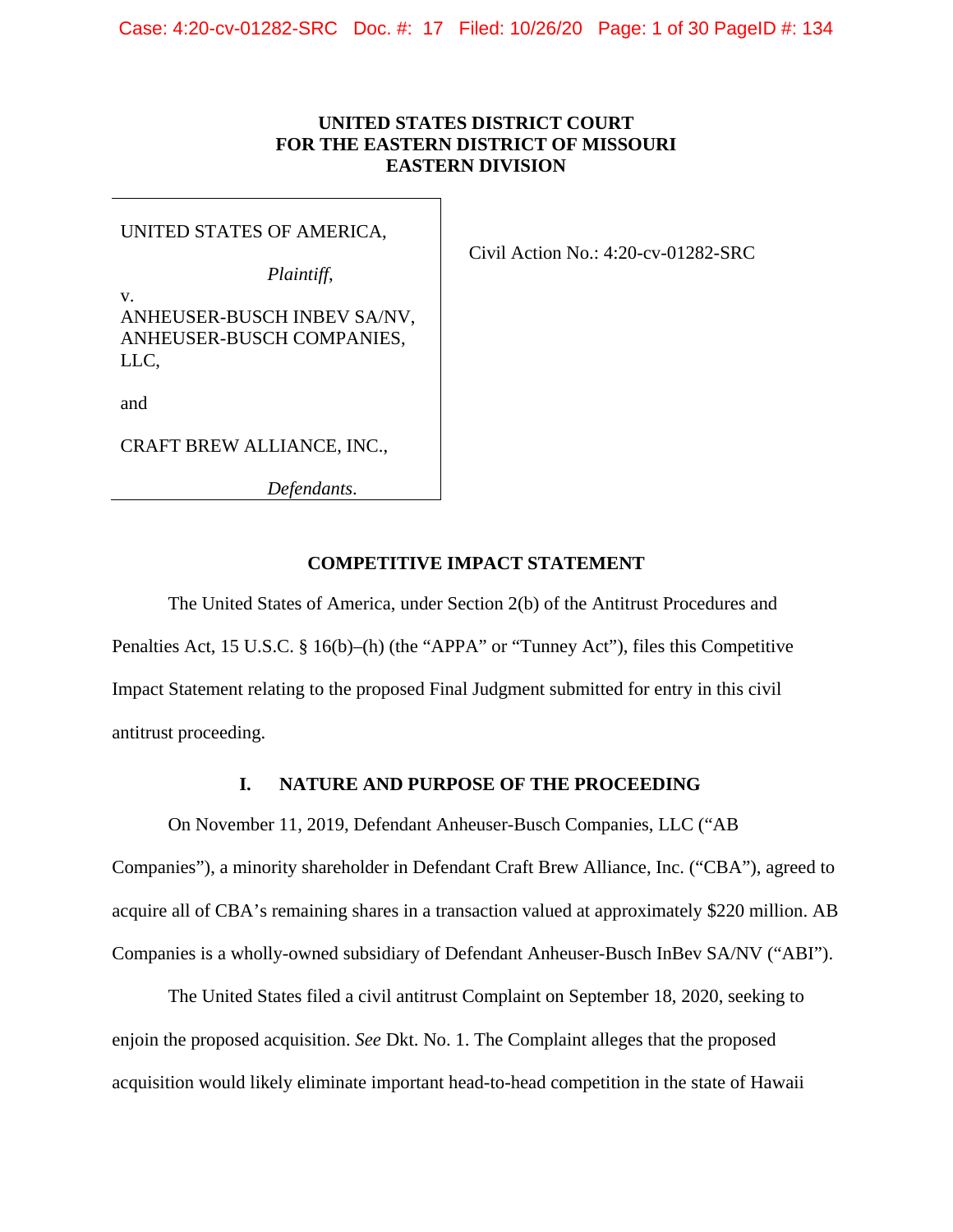between ABI's beer brands and CBA's beer brands, particularly CBA's Kona brand. The Complaint alleges that the acquisition would also likely facilitate price coordination. This likely reduction in competition would result in increased prices and reduced innovation for beer consumers in Hawaii. The Complaint thus alleges that the likely effect of this acquisition would be to substantially lessen competition for beer in the state of Hawaii in violation of Section 7 of the Clayton Act, 15 U.S.C. § 18.

At the same time the Complaint was filed, the United States filed an Asset Preservation and Hold Separate Stipulation and Order ("Stipulation and Order") and proposed Final Judgment, which are designed to address the anticompetitive effects alleged in the Complaint. *See* Dkt. No. 2. On September 25, 2020, the Court entered the Stipulation and Order. *See* Dkt. No. 14.

Under the proposed Final Judgment, which is explained more fully below, Defendants are required to divest Kona Brewery, LLC ("Kona Hawaii"), which houses CBA's entire Kona brand business in the state of Hawaii, as well as other related tangible and intangible assets. Kona Hawaii competes in the brewing, developing, packaging, importing, distributing, marketing, promoting, and selling of Beer<sup>1</sup> in the state of Hawaii. Its assets include a restaurant, brewery and brewpub, and a new brewery that is currently under construction and scheduled to become operational in the next few months. As part of the divestiture, Defendants are required to provide an exclusive and perpetual license to all intellectual property used or held for use in connection with the brewing, developing, packaging, importing, distributing, marketing, promoting, or selling of Kona products in Hawaii, including the "Kona" brand name. Because

 $\overline{a}$ 

<sup>&</sup>lt;sup>1</sup> In this Competitive Impact Statement, the term "Beer," when capitalized within a sentence, has the same definition as set forth in the proposed Final Judgment at Paragraph II.J. Section III, *infra*, at pgs. 11-12, explains the difference between the terms beer and "Beer."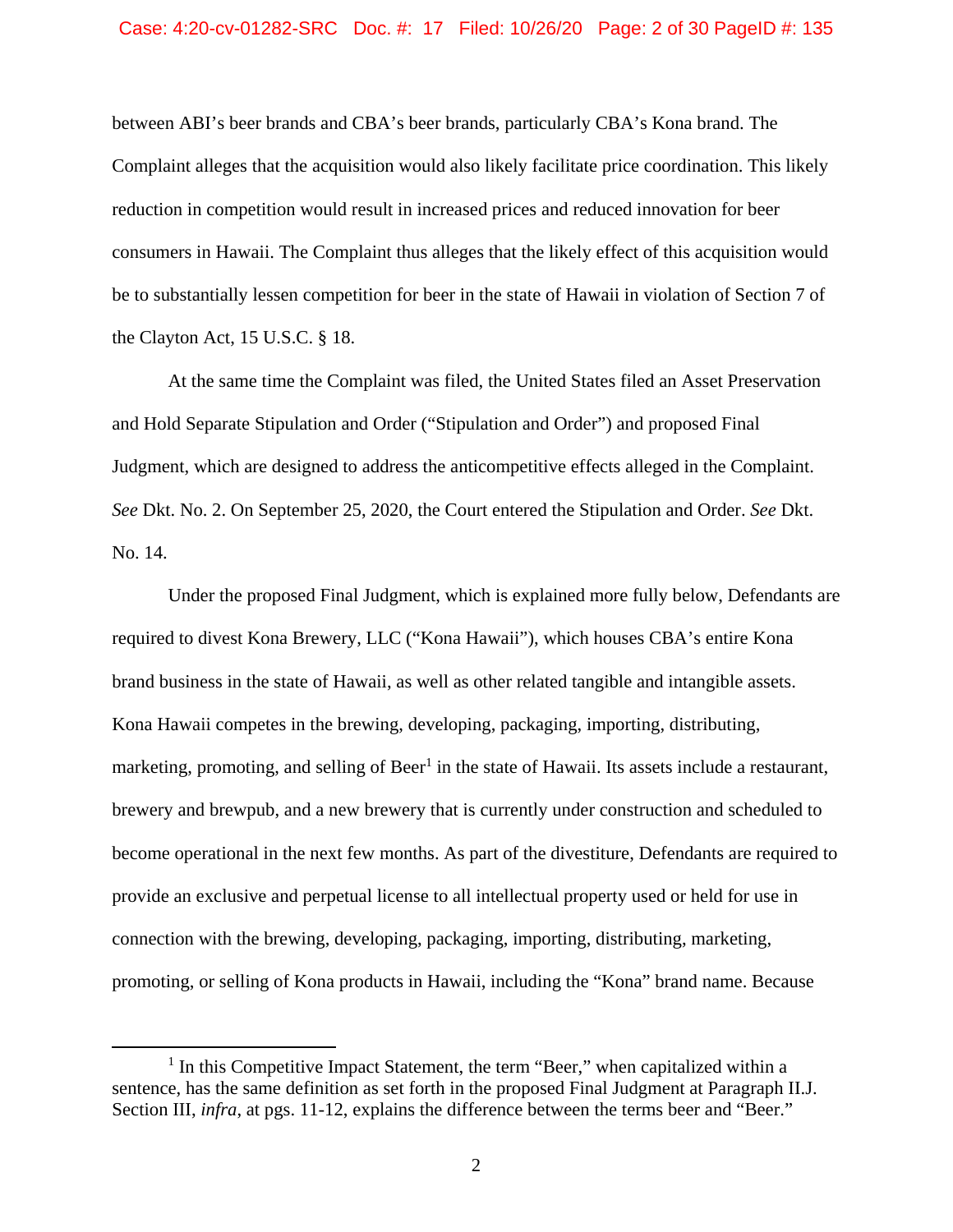#### Case: 4:20-cv-01282-SRC Doc. #: 17 Filed: 10/26/20 Page: 3 of 30 PageID #: 136

the competitive harm alleged in the Complaint is centered in the state of Hawaii, the proposed remedy is also centered in the state of Hawaii. The United States has approved PV Brewing Partners, LLC ("PV Brewing"), as the acquirer.

Under the terms of the Stipulation and Order, until the divestiture required by the proposed Final Judgment was accomplished, Defendants were required to take certain steps to ensure that Kona Hawaii was operated as a competitively independent, economically viable, and ongoing business concern, that remained independent and uninfluenced by Defendants, and that competition was maintained during the pendency of the required divestiture. The required divestiture to PV Brewing occurred on October 6, 2020, as permitted under the terms of the Stipulation and Order, which was entered by the Court on September 25, 2020 (*see* Dkt. No. 14).

The United States and Defendants have stipulated that the proposed Final Judgment may be entered after compliance with the APPA. Entry of the proposed Final Judgment will terminate this action, except that the Court will retain jurisdiction to construe, modify, or enforce the provisions of the proposed Final Judgment and to punish violations thereof.

#### **II. DESCRIPTION OF EVENTS GIVING RISE TO THE ALLEGED VIOLATION**

#### **A. The Defendants and the Proposed Transaction**

ABI is a corporation organized and existing under the laws of Belgium, with its headquarters in Leuven, Belgium. ABI owns numerous major beer brands sold in the United States, including in Hawaii. These brands include Bud Light, Budweiser, Busch Light, Natural Light, Michelob Ultra, Stella Artois, and Golden Road. AB Companies is a wholly-owned subsidiary of ABI and a Delaware limited liability company with its headquarters in St. Louis, Missouri.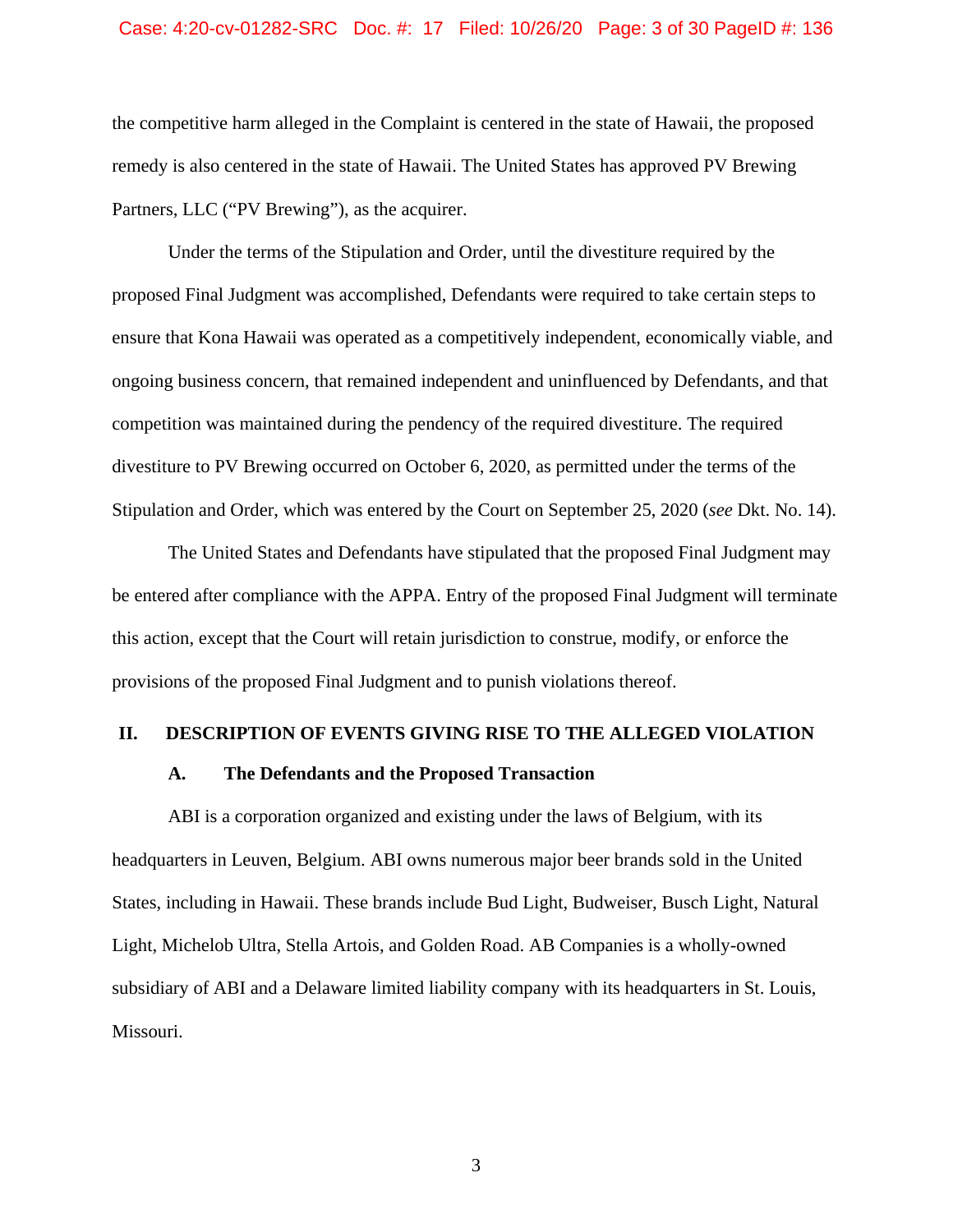#### Case: 4:20-cv-01282-SRC Doc. #: 17 Filed: 10/26/20 Page: 4 of 30 PageID #: 137

CBA is a corporation organized and existing under the laws of Washington, with its headquarters in Portland, Oregon. CBA owns several beer brands sold in the United States, including Widmer Brothers, Omission, Redhook, and Kona, a brand that originated in Hawaii and is especially popular in that state.

ABI, through its wholly-owned subsidiary AB Companies, currently holds approximately 31% of CBA's outstanding shares, delivers CBA beer brands to wholesalers throughout the United States, and has a contract with CBA to brew some CBA beer brands at ABI breweries. ABI also has the right to appoint two of the eight seats on CBA's Board of Directors.

 shares in a transaction valued at approximately \$220 million. On November 11, 2019, AB Companies agreed to acquire all of CBA's outstanding

### **B. Beer Segments and Pricing**

Beer brands sold in Hawaii, like those sold in the United States in general, are often segmented based on price and quality. ABI currently groups beer into five segments: value, core, core-plus, premium, and super-premium (listed in order of increasing price and quality). ABI owns beer brands in each beer segment in Hawaii: value (where its brands include Busch Light and Natural Light), core (where its brands include Bud Light and Budweiser), core-plus (where its brands include Michelob Ultra and Bud Light Lime), premium (where its brands include Michelob Ultra Pure Gold), and super-premium (where its brands include Stella Artois and Golden Road). CBA's Kona brand is generally considered a premium beer.

As the Complaint alleges, beer consumers may "trade up" or "trade down" between segments in response to changes in price. For example, as the prices of core-plus brands approach the prices of premium brands, consumers are increasingly willing to "trade up" from core-plus brands to premium brands. Therefore, the Complaint alleges that the competition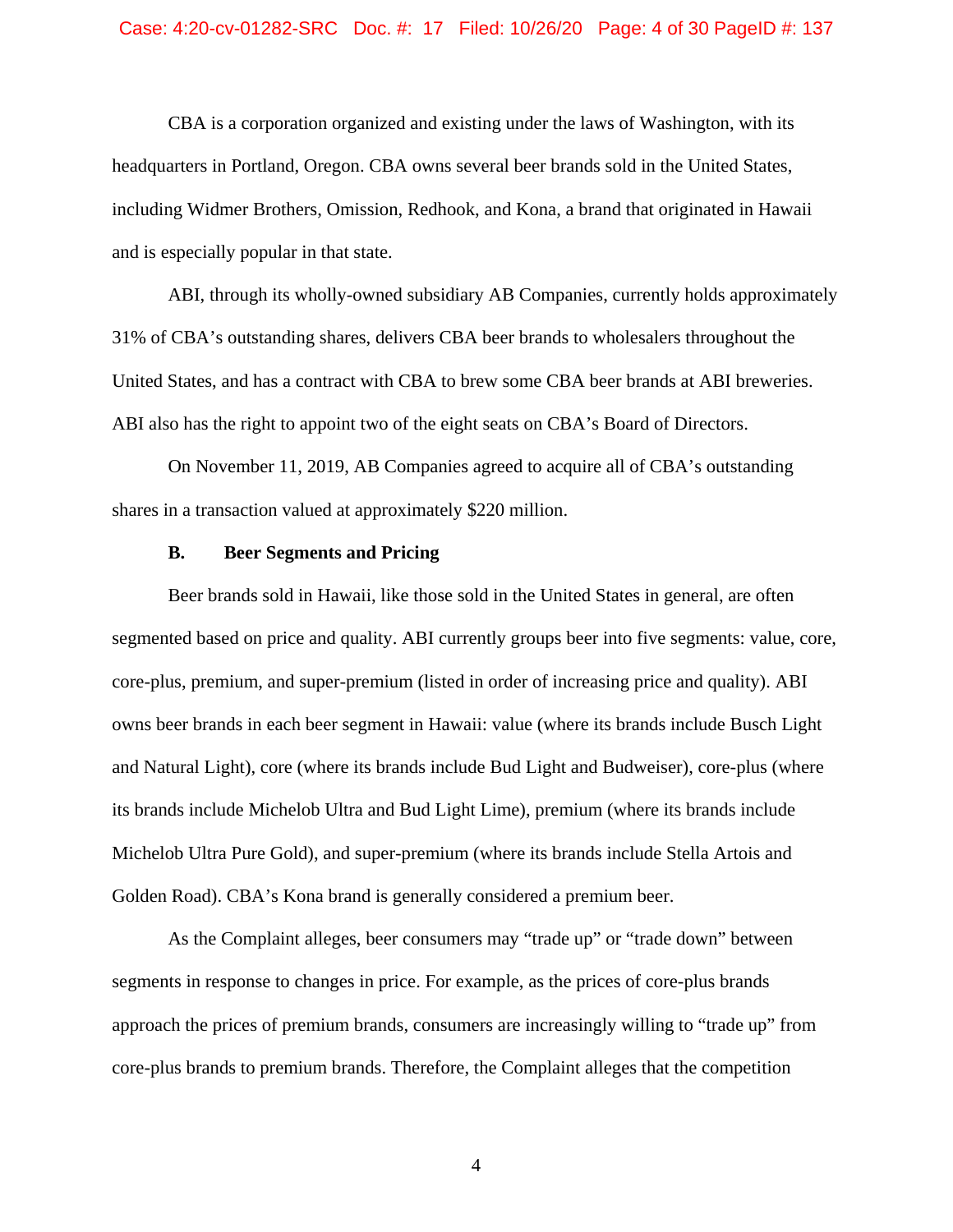provided by CBA's Kona in the premium segment serves as an important constraint on the ability of ABI to raise its beer prices not only in the premium segment, but also in core-plus and other beer segments.

## **C. The Competitive Effects of the Transaction on the Market for Beer in the State of Hawaii**

ABI is a global brewing company with the largest beer sales worldwide and in the United States, including in the state of Hawaii. CBA is a national brewing company with the fifthlargest beer sales in Hawaii. As measured by 2019 revenue, ABI accounts for approximately 28% of all beer sales in Hawaii, and CBA accounts for approximately 13% of all beer sales in Hawaii, of which its Kona brand constitutes the vast majority.<sup>2</sup>

ABI's proposed acquisition of CBA would give ABI 100% ownership of CBA, resulting in ABI's total control over all aspects of CBA's competitive decision-making, including pricing, marketing, and promotions. As a result, the Complaint alleges that the transaction would likely eliminate important head-to-head competition between ABI and CBA in Hawaii, and would likely facilitate price coordination following the transaction. The Complaint alleges that this likely reduction in competition would result in increased prices and reduced innovation for beer consumers in Hawaii.

## **1. The Relevant Market**

1

The Complaint alleges that the relevant product market for analyzing the effects of the proposed acquisition is beer. Beer is usually made from a malted cereal grain, flavored with hops, and brewed via a fermentation process. It is packaged in cans, bottles, and kegs (draft

<sup>&</sup>lt;sup>2</sup> Market share calculations are based on distributor sales in Hawaii.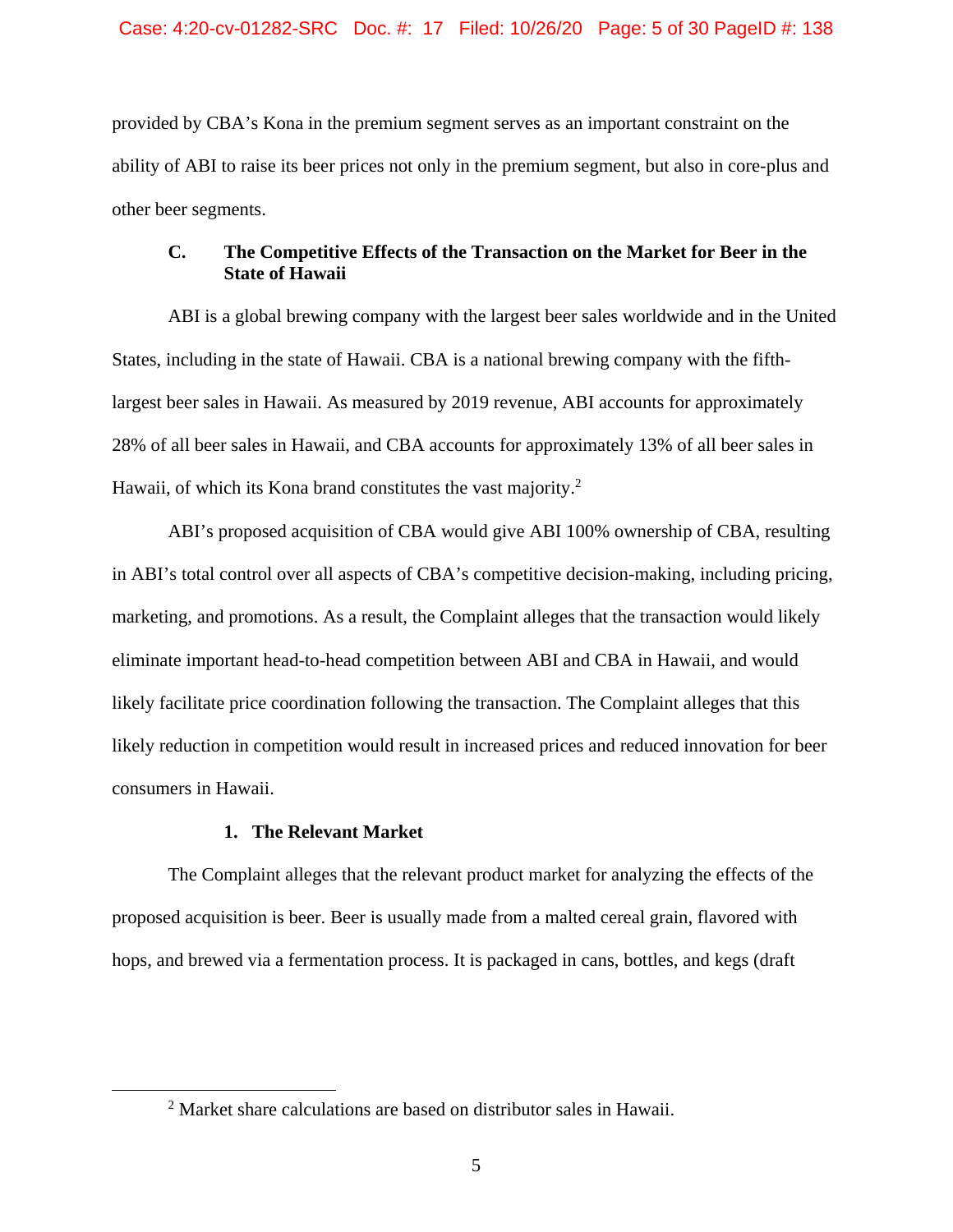beer). Beer's taste, alcohol content, image (*e.g*., marketing and consumer perception), price, and other factors make it substantially different from other alcoholic beverages.

The Complaint alleges that other alcoholic beverages, such as wine and distilled spirits, are not reasonable substitutes for beer that would discipline a small but significant and nontransitory increase in the price of beer (*e.g.*, five percent), and relatively few consumers would substantially reduce their beer purchases or turn to alternatives in the event of such a price increase. Therefore, the Complaint alleges that a hypothetical monopolist producer of beer likely would increase its prices by at least a small but significant and non-transitory amount. *See* U.S. Dep't of Justice & Fed. Trade Comm'n, *Horizontal Merger Guidelines* § 4.1.1 (revised Aug. 19, 2010) ("Merger Guidelines"), https://www.justice.gov/atr/horizontal-merger-guidelines-08192010.

The Complaint alleges that the relevant geographic market for analyzing the effects of the proposed acquisition is no larger than the state of Hawaii. The relevant geographic market is best defined by the locations of the customers who purchase beer, rather than by the locations of breweries that produce beer. Brewers develop pricing and promotional strategies based on an assessment of local demand for their beer, local competitive conditions, and the local strength of different beer brands. Consumers buy beer near their homes and typically do not travel great distances to buy beer even when prices rise. Consumers in Hawaii are particularly unlikely to travel outside the state to buy beer.

For these reasons, the Complaint alleges that a hypothetical monopolist producer of beer sold in Hawaii likely would find it profitable to increase its prices in that market by at least a small but significant and non-transitory amount because customers could not economically purchase their beer in more distant locations. Therefore, Hawaii is a relevant geographic market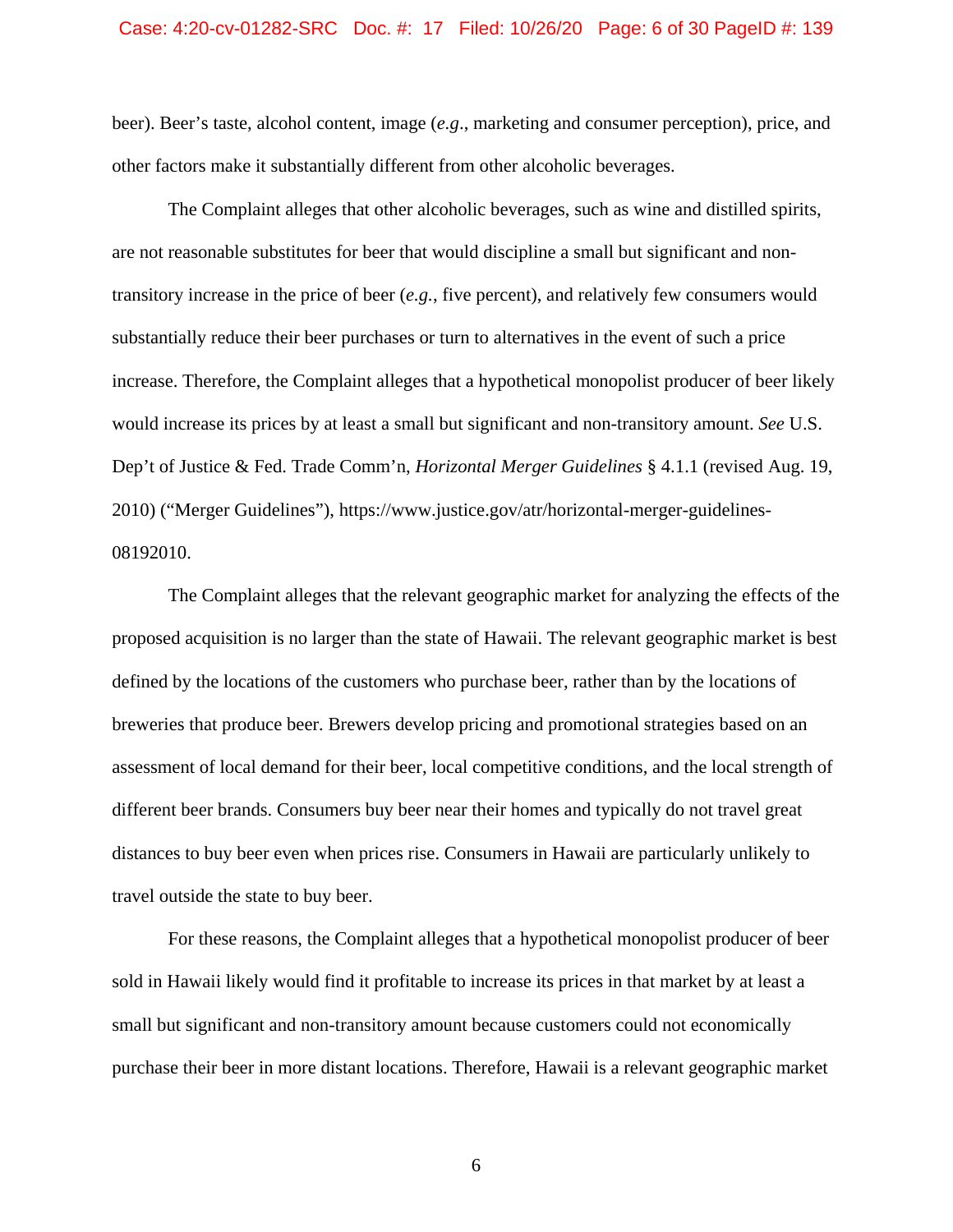and "section of the country" within the meaning of Section 7 of the Clayton Act. Thus, the relevant market is beer in the state of Hawaii.

### **2. The Transaction Would Increase Market Concentration Significantly**

The proposed acquisition would increase market concentration significantly for beer in the state of Hawaii. The Complaint alleges that ABI and CBA would have a combined share of approximately 41% in the relevant market following the transaction. Market concentration is often one useful indicator of the level of competitive vigor in a market and the likely competitive effects of a merger. The more concentrated a market, and the more a transaction would increase concentration in a market, the more likely it is that the transaction would result in harm to consumers by meaningfully reducing competition.

Concentration in relevant markets is typically measured by the Herfindahl-Hirschman Index ("HHI"). Markets in which the HHI is between 1,500 and 2,500 are considered moderately concentrated. Mergers that increase the HHI by more than 100 points and result in a moderately concentrated market potentially raise significant competitive concerns. *See* Merger Guidelines § 5.3.

ABI's proposed acquisition of CBA would result in a moderately concentrated market with a post-acquisition HHI of nearly 2,500 points, just below the threshold denoting a highly concentrated market. Moreover, the HHI would increase as a result of the transaction by more than 700 points. These HHI measures potentially raise significant competitive concerns. *See*  Merger Guidelines § 5.3.

As the Complaint alleges, these concentration measures likely understate the extent to which the transaction would result in anticompetitive effects such as higher prices and less innovation in the relevant market. As explained in Section II.C.4. below, the Complaint alleges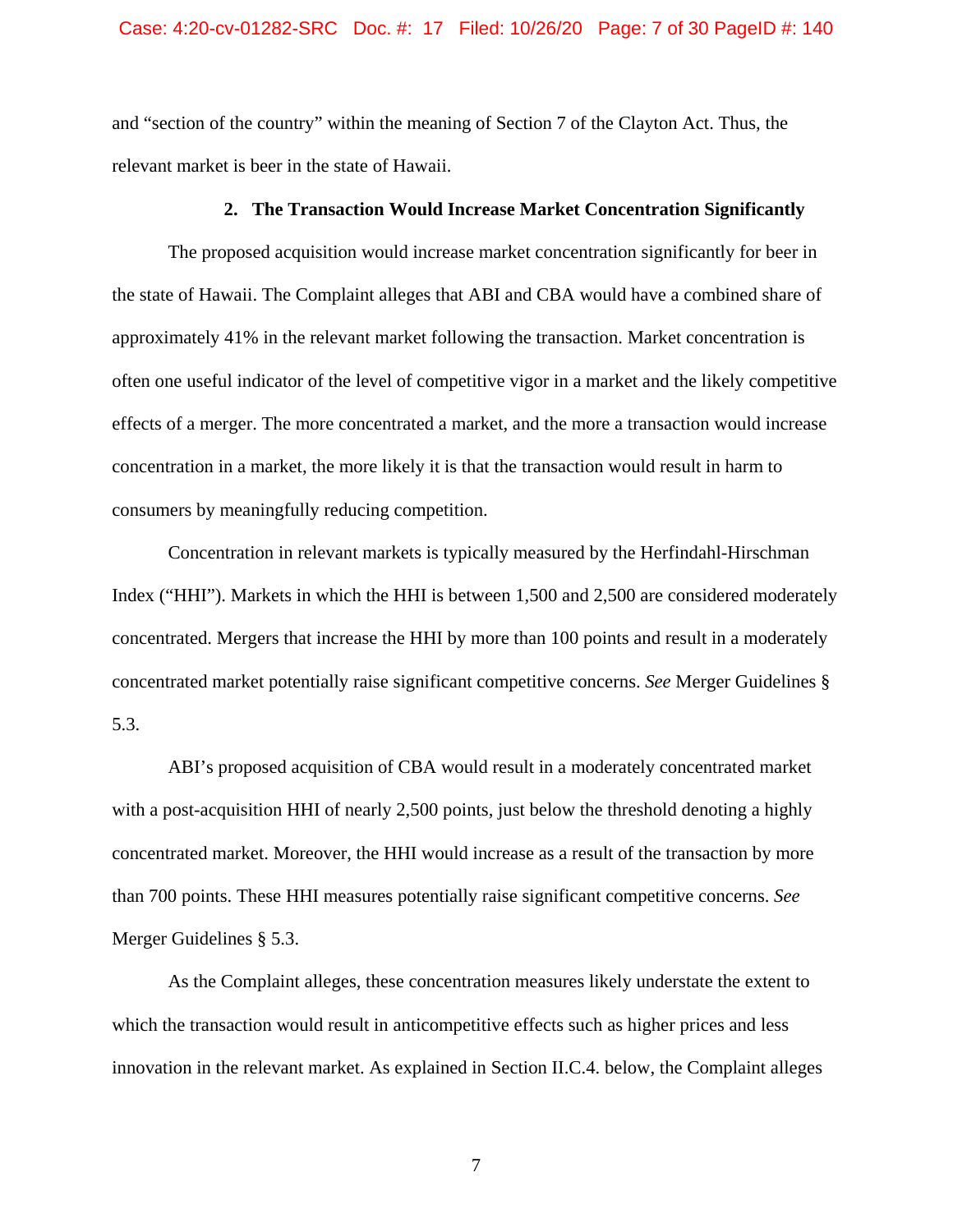that the market for beer in Hawaii shows signs of vulnerability to coordinated conduct, and the transaction is likely to enhance that vulnerability. Those conditions make the transaction more likely to raise significant competitive concerns than the measures of concentration alone would indicate. *See* Merger Guidelines § 7.1.

## **3. ABI's Acquisition of CBA Would Eliminate Head-to-Head Competition Between ABI and CBA**

The Complaint alleges that ABI and CBA compete directly against each other in Hawaii. In that state, CBA's Kona brand competes closely with ABI's Stella Artois and Michelob Ultra brands, and also competes with ABI's Bud Light and Budweiser brands. Recent developments and product innovations have further enhanced the degree of competition between ABI and CBA. For example, CBA recently introduced Kona Light, a lower calorie brand similar to ABI's low-calorie offerings like Michelob Ultra and Bud Light. CBA's share of the beer market in Hawaii has been among the fastest growing in the state over the past seven years. The Complaint thus alleges that ABI's proposed acquisition of CBA likely would substantially lessen this current head-to-head competition between ABI and CBA in Hawaii, in violation of Section 7 of the Clayton Act.

Moreover, competition between ABI and CBA in Hawaii is poised to increase in the future. The Complaint alleges that CBA is investing in its business in Hawaii, and it has plans to grow its share of beer volume sold in Hawaii by about 25% by 2021. CBA is also constructing a new brewery in Hawaii that is scheduled to become operational in the next few months.

As the Complaint alleges, ABI has plans to grow its share of beer in the premium segment. In recent years, consumer preferences have shifted toward the premium and superpremium segments. Because ABI's positions in the value, core, and core-plus segments are stronger than its positions in the premium and super-premium segments, this trend toward the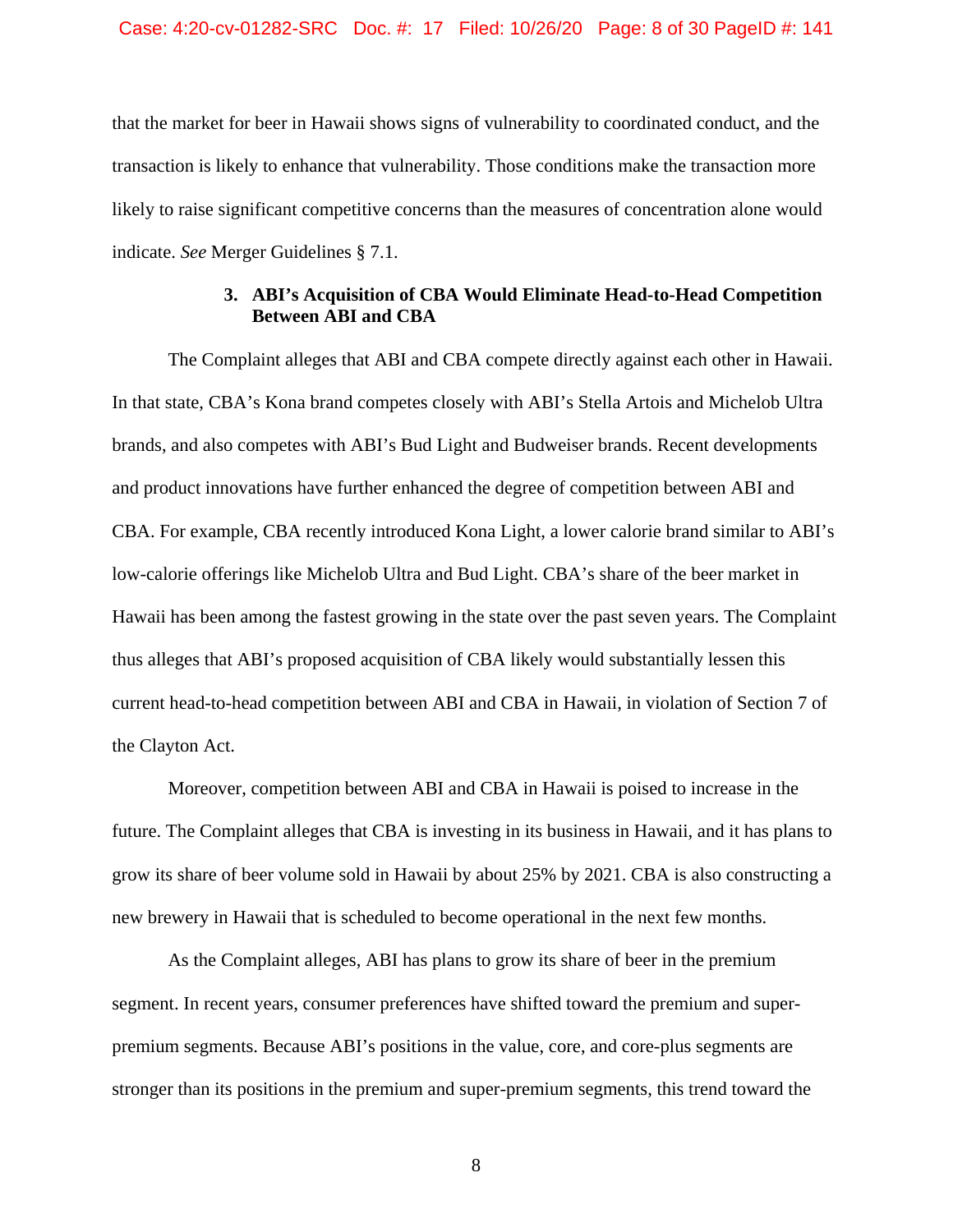#### Case: 4:20-cv-01282-SRC Doc. #: 17 Filed: 10/26/20 Page: 9 of 30 PageID #: 142

premium and super-premium segments has threatened ABI's overall market share of beer and made ABI's plans to expand its share of beer in the premium segment more urgent. These plans include the introduction of new premium brands and other brand innovations. CBA's Kona brand is positioned as a premium beer in Hawaii. Therefore, ABI's increased focus on the premium segment would increase competition with CBA's Kona brand.

For these reasons, the Complaint alleges that competition between ABI and CBA in Hawaii likely would grow significantly in the absence of the proposed acquisition. ABI's acquisition of CBA, therefore, is likely to substantially lessen this future potential competition between ABI and CBA, also in violation of Section 7 of the Clayton Act.

#### **4. ABI's Acquisition of CBA Would Facilitate Price Coordination**

The Complaint alleges that ABI has historically employed a "price leadership" strategy throughout the United States, including in Hawaii. According to this strategy, ABI, with the largest beer sales in the United States and Hawaii, seeks to generate industry-wide price increases by pre-announcing its own price increases and purposefully making those price increases transparent to the market so its primary competitors are more likely to follow its lead. These announced price increases, which can vary by geography because of different competitive conditions, typically cover a broad range of beer brands and packages (*e.g*., container and size). After announcing price increases, ABI tracks the degree to which its primary competitors follow its price increases. Depending on the competitive response, ABI will either maintain, adjust, or rescind an announced price increase.

The Complaint alleges that, for many years, Molson Coors Beverage Company ("Molson Coors"), the brewer with the second-largest beer sales in the United States and owner of many brands sold in Hawaii such as Miller Lite, Coors Light, and Blue Moon, has followed ABI's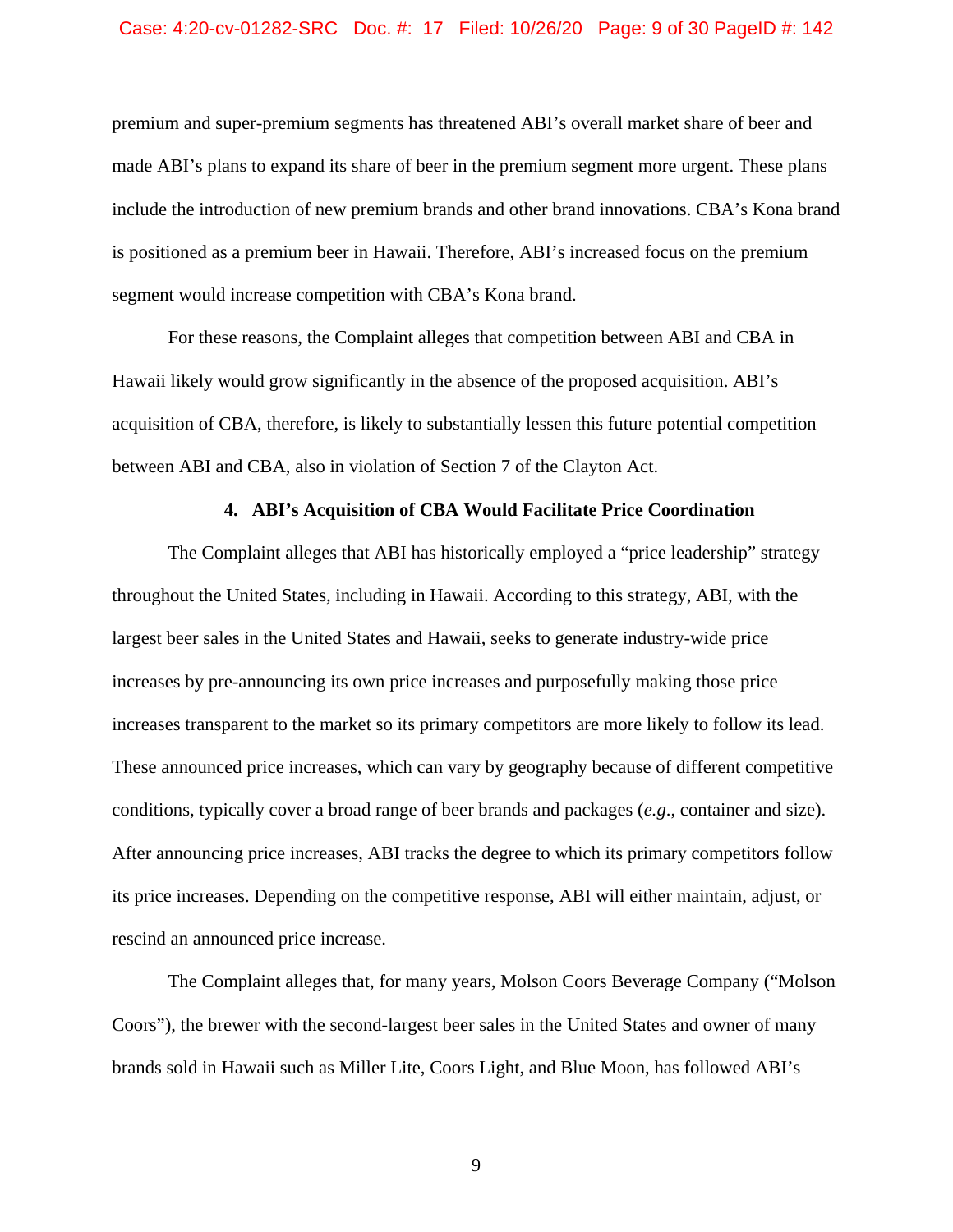#### Case: 4:20-cv-01282-SRC Doc. #: 17 Filed: 10/26/20 Page: 10 of 30 PageID #: 143

announced price increases in Hawaii to a significant degree. Molson Coors's willingness to follow ABI's announced price increases is constrained, however, by the diversion of sales to other competitors who are seeking to gain share, including CBA and its Kona brand.

As alleged in the Complaint, by acquiring CBA, ABI would gain control over Kona's pricing and would likely increase Kona's price, thereby eliminating a significant constraint on Molson Coors's willingness to follow ABI's announced price increases in Hawaii. By reducing Kona's constraint on Molson Coors's willingness to increase prices, the acquisition likely increases the ability of ABI to facilitate price coordination, thereby resulting in higher prices for beer sold in Hawaii. For these reasons, the Complaint alleges that ABI's acquisition of CBA likely would substantially lessen competition in Hawaii in violation of Section 7 of the Clayton Act.

### **D. Difficulty of Entry or Expansion**

As alleged in the Complaint, new entry and expansion by competitors likely will neither be timely nor sufficient in scope to prevent the acquisition's likely anticompetitive effects. Barriers to entry and expansion within the state of Hawaii include: (i) the significant time and expense required to build a brand's reputation; (ii) the substantial sunk costs for promotional and advertising activity needed to secure the distribution and placement of a new entrant's beer in retail outlets; (iii) the considerable time and cost of building new breweries and other facilities; and (iv) the difficulty of developing an effective network of beer distributors with incentives to promote and expand a new entrant's sales.

The Complaint also alleges that the anticompetitive effects of the proposed acquisition are not likely to be eliminated or mitigated by any efficiencies the proposed acquisition may achieve.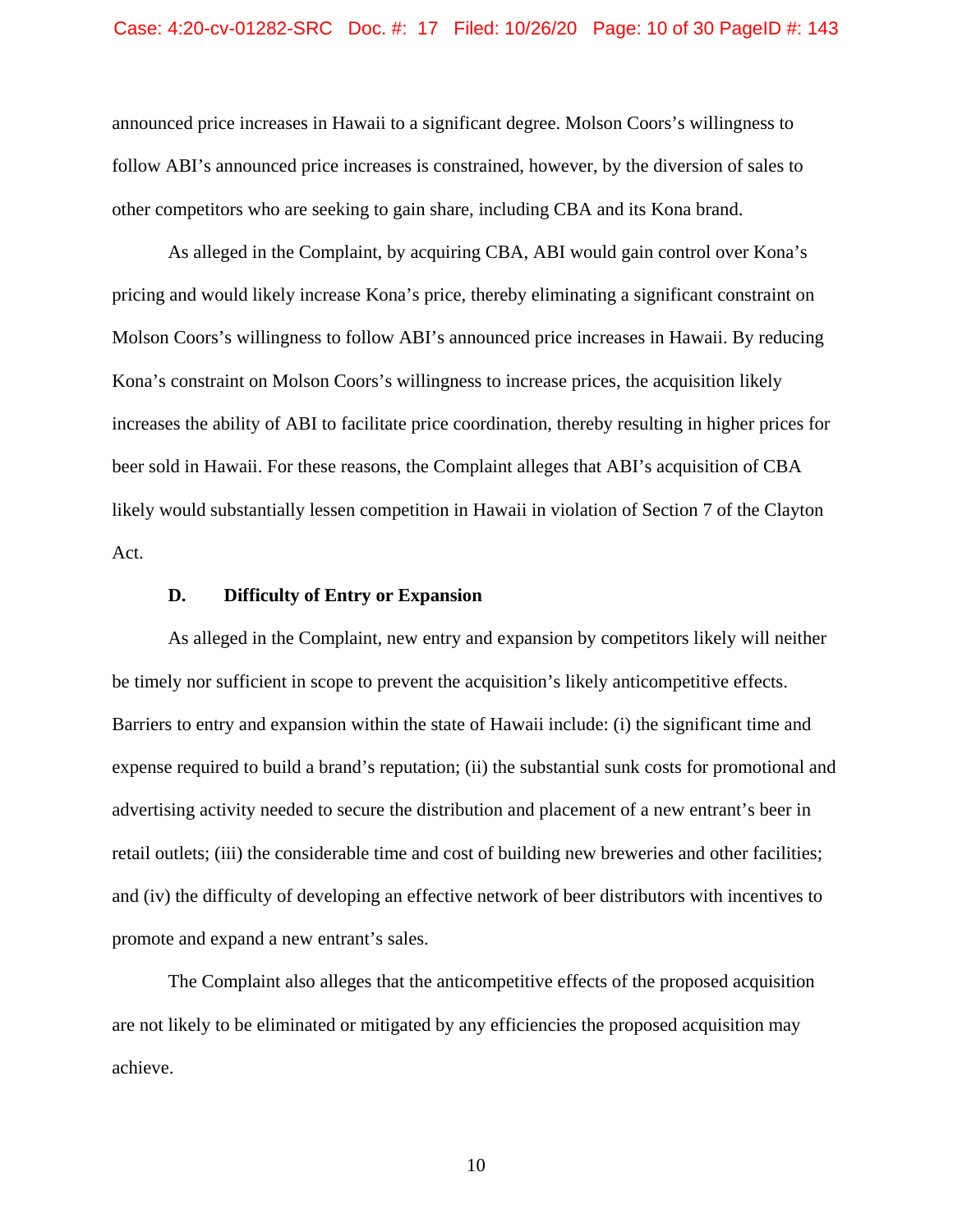### **III. EXPLANATION OF THE PROPOSED FINAL JUDGMENT**

 proposed Final Judgment requires Defendants, within 10 calendar days after the entry of the The divestiture required by the proposed Final Judgment will remedy the loss of competition alleged in the Complaint by establishing an independent and economically viable competitor in the market for beer in the state of Hawaii. As described in more detail below, the Stipulation and Order by the Court (to which the United States granted an extension of seven calendar days, *see* Dkt. No. 15), to divest Kona Hawaii, and all tangible and intangible assets related to or used in connection with the brewing, developing, packaging, importing, distributing, marketing, promoting, and selling of Beer in the state of Hawaii. The Stipulation and Order was entered by the Court on September 25, 2020 (*see* Dkt. No. 14), and the required divestiture to PV Brewing occurred on October 6, 2020. The divestiture assets also include an exclusive and perpetual license to Kona intellectual property, including the "Kona" brand name. The divestiture will transfer to PV Brewing the brewing capacity, assets, and rights necessary to compete with ABI brands in Hawaii.

In the proposed Final Judgment, "Beer" is defined to include not only brewed products made from malted cereal grain as beer is described in the Complaint, but also "fermented beverages, brewed or produced from malt, wholly or in part, or from rice, grain of any kind, bran, glucose, sugar, and molasses when such items are used as a substitute for malt, or from honey, fruit, fruit juice, fruit concentrate, herbs, spices, or other food materials" (excluding distilled alcoholic beverages and wine). This definition in the proposed Final Judgment is necessary because Kona Hawaii currently produces hard seltzer. To the extent PV Brewing produces hard seltzer or innovates other products that fall within the proposed Final Judgment's definition of "Beer," this broader definition will ensure that Defendants' obligations under the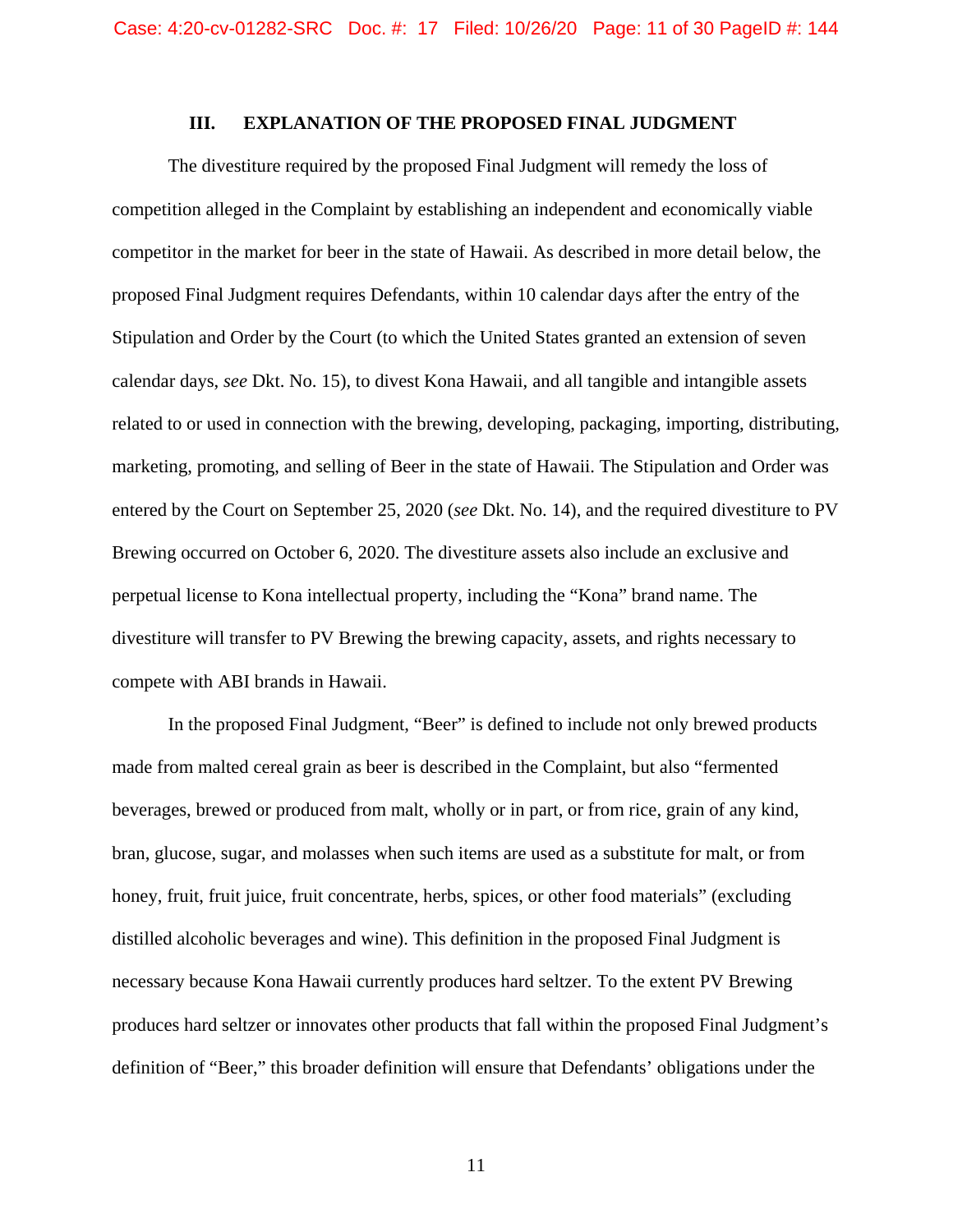proposed Final Judgment extend to those products (*e.g*., such products would be subject to a distribution agreement per Paragraph IV.O. of the proposed Final Judgment), thus further establishing PV Brewing as an independent and economically viable competitor in the state of Hawaii.

## **A. Divestiture Assets**

Paragraph IV.A. of the proposed Final Judgment requires Defendants to divest to PV Brewing the Divestiture Assets as defined in Paragraphs II.I.1–8 of the proposed Final Judgment. The Divestiture Assets will provide PV Brewing with the facilities, equipment, materials, and legal rights it needs to compete against Defendants and other brewers in Hawaii.

#### **1. Kona Hawaii and the New Brewery**

The Divestiture Assets include Kona Hawaii (including its restaurant located in Honolulu, Hawaii, a brewery (with brewing capacity of 10,000 barrels) and brewpub located in Kailua-Kona, Hawaii, and a new brewery also located in Kailua-Kona, Hawaii, that is currently under construction), and all tangible and intangible assets, as described in Paragraphs II.I.1–8 of the proposed Final Judgment, related to or used in connection with Kona Hawaii. Kona Hawaii comprises CBA's entire Kona brand business in the state of Hawaii.

Kona Hawaii's new brewery encompasses 30,000 square feet and is expected to have a brewing capacity of 100,000 barrels, along with canning operations. Once the new brewery is operational, PV Brewing will be able to brew beer and package beer in both kegs and cans for sale in Hawaii. Although ownership of the new brewery transferred to PV Brewing at the time of the divestiture, the new brewery is not yet fully constructed or capable of producing saleable beer. When fully operational, it is expected that the new brewery will produce enough beer to meet present demand for Kona beer packaged in cans and kegs for sale in Hawaii.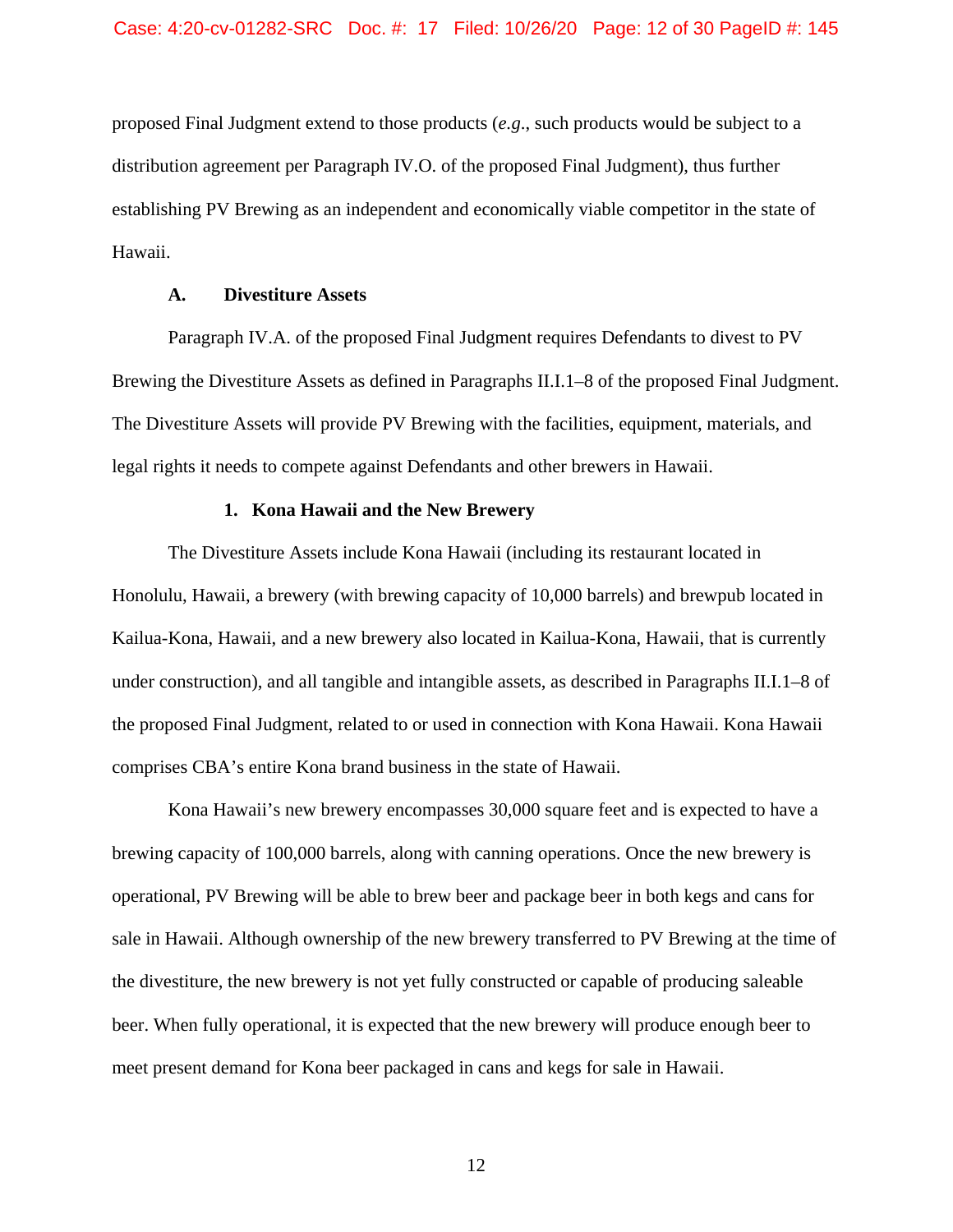#### Case: 4:20-cv-01282-SRC Doc. #: 17 Filed: 10/26/20 Page: 13 of 30 PageID #: 146

Since the new brewery is not yet operational, the proposed Final Judgment requires Defendants to continue construction of the new brewery and to achieve a specific production milestone within 180 calendar days after the Court's entry of the Stipulation and Order. Specifically, under Paragraph IV.B. of the proposed Final Judgment, Defendants must achieve an average production capacity of 1,500 barrels of saleable Beer each calendar week for three consecutive calendar weeks at the new brewery within 180 calendar days after the Court's entry of the Stipulation and Order. In addition, upon achieving this production milestone, under Paragraph IV.J. of the proposed Final Judgment, Defendants must warrant to PV Brewing that the new brewery is operational and without material defect.

If Defendants fail to achieve this production milestone within the 180-day period, beginning on calendar day 181, Defendants shall pay to the United States \$25,000 per day until they achieve the proposed Final Judgment's production milestone. The payments beginning on day 181 are designed to incentivize Defendants to promptly satisfy this metric so that PV Brewing can start using the new brewery to brew Kona products for sale in Hawaii.

Requiring Defendants to make incentive payments if they do not meet the proposed Final Judgment's production milestone is appropriate under the specific set of facts presented here because, in order for PV Brewing to successfully replace CBA as a competitor independent of ABI, the new brewery must be operational soon after the divestiture so that PV Brewing can brew Kona products for sale in Hawaii. At PV Brewing's option, the proposed Final Judgment requires Defendants to brew Kona-branded products for PV Brewing while the new brewery is under construction.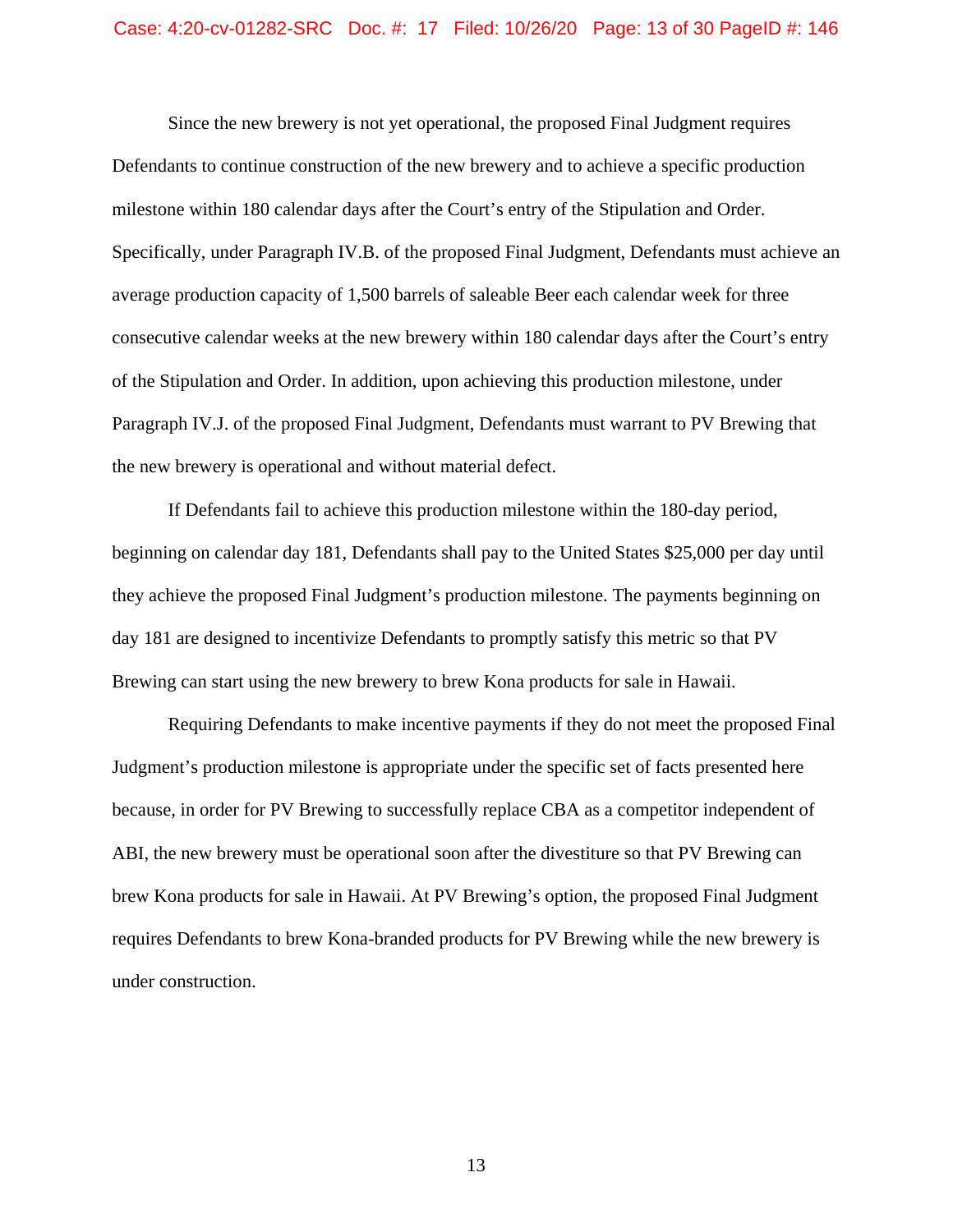### **2. Kona IP and Brand License**

The Divestiture Assets, as defined in Paragraphs II.I.1–8 of the proposed Final Judgment, also include an exclusive, irrevocable, fully paid-up, royalty-free, perpetual license to all intellectual property used or held for use in connection with the brewing, developing, packaging, importing, distributing, marketing, promoting, or selling of Kona products in Hawaii. This Kona license includes intellectual property connected to the "Kona" brand name (and all associated trademarks, service marks, and services names). The license applies to all products produced by Defendants using the "Kona" brand name at any time after November 11, 2019, and all products produced by PV Brewing using the "Kona" brand name at any time in the future. The proposed Final Judgment requires Defendants to license—rather than divest—the Kona intellectual property and brand name because Defendants retain the right to brew, market, and sell Konabranded products outside of the state of Hawaii.

With this license, PV Brewing will have the exclusive rights to brew, market, and sell Kona products in Hawaii, while Defendants will have those rights outside of Hawaii. For example, with this license, PV Brewing may innovate and develop new beer brand extensions or packages using the Kona brand name and sell them in Hawaii. In addition, at its option, PV Brewing may adopt and sell in Hawaii Kona-branded products that Defendants produce and sell outside of Hawaii. Under the proposed Final Judgment, the license extends beyond Beer. If, for example, PV Brewing wants to sell Kona-branded T-shirts (as CBA does now) to help market and promote its new brewery (or sell Kona-branded salad dressing at its brewpub), it could do so using the license required by the proposed Final Judgment.

The license thus allows PV Brewing to innovate and to adapt to changing market conditions in Hawaii to compete effectively against Defendants in the state of Hawaii.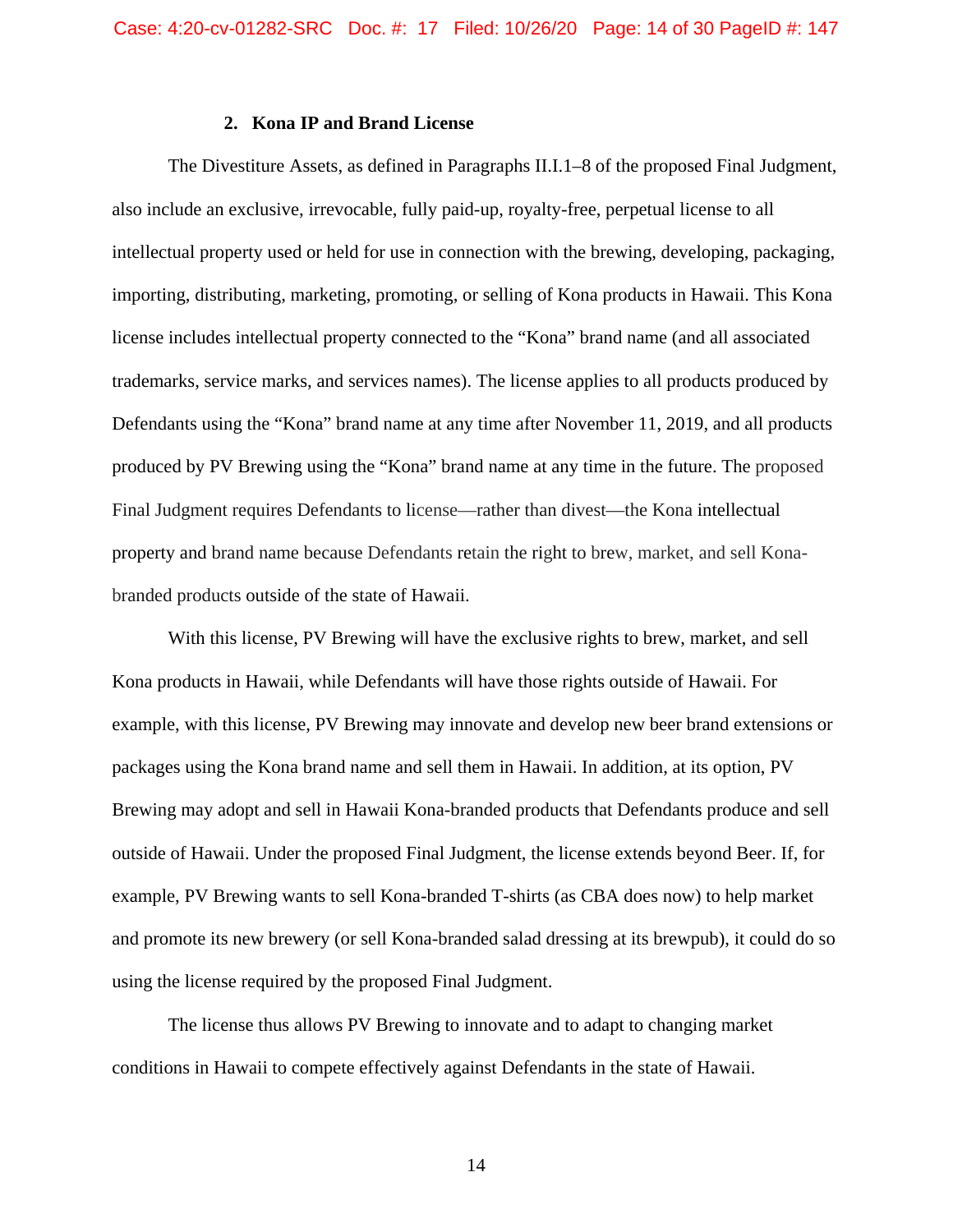## **B. Supply, Distribution, and Transition Services Agreements**

As explained below, the proposed Final Judgment also contemplates PV Brewing, at its option, entering into a supply agreement, distribution agreement, and transition services agreement with Defendants to enable it to become an independent and economically viable competitor in the market for beer in the state of Hawaii.

## **1. Supply Agreement**

Until the new brewery in Hawaii is operational, PV Brewing will need to arrange for another brewer to brew its canned and keg beer in order to compete in Hawaii. In addition, CBA does not have the facilities in Hawaii to brew bottled beer; CBA currently brews, or ABI contract brews for CBA, bottled beer outside of Hawaii and ships it to Hawaii. Similarly, post-divestiture, PV Brewing will not have the facilities in Hawaii to brew bottled beer and will need to source bottled beer from outside of Hawaii, to the extent it continues selling bottled beer in Hawaii. Very little beer brewed in Hawaii is bottled in Hawaii because there are no glass beer bottles produced on the islands and importing empty glass bottles is prohibitively expensive.

As a result, at PV Brewing's option, Paragraph IV.N. of the proposed Final Judgment requires Defendants to enter into a non-exclusive supply contract for the production, packaging, and delivery of Beer sufficient to meet PV Brewing's needs, as PV Brewing determines. The supply agreement may be for a period of up to three years and PV Brewing, in its sole discretion, may renew any such supply contract for two one-year periods.

As described in the Complaint, ABI currently contract brews some CBA beer brands, including Kona beer (kegs, cans, and bottles) for CBA to sell in Hawaii. Defendants are thus already familiar with the recipes and brewing processes for Kona brands. Defendants can provide brewing capacity for canned and keg beer until the new brewery in Hawaii is able to produce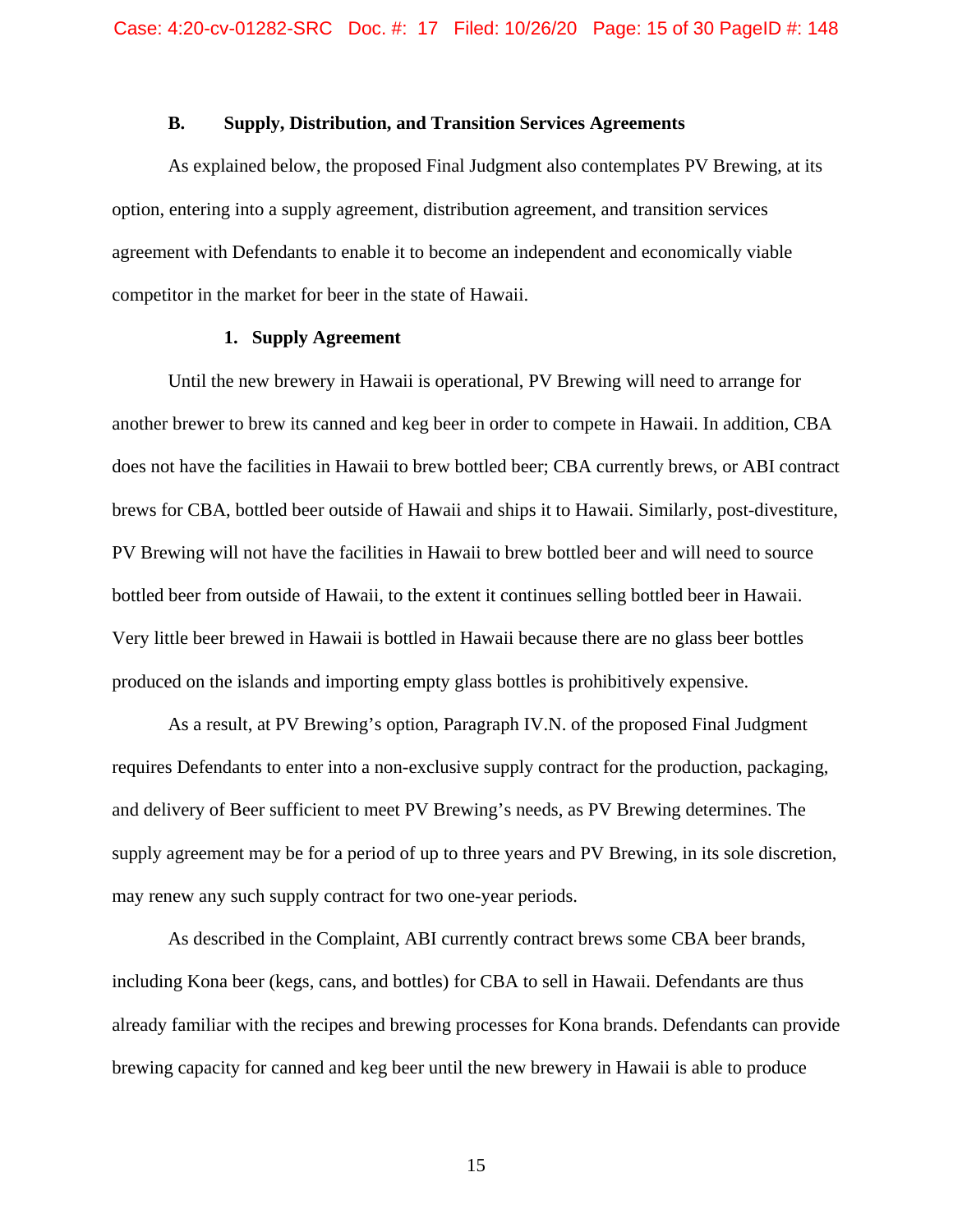#### Case: 4:20-cv-01282-SRC Doc. #: 17 Filed: 10/26/20 Page: 16 of 30 PageID #: 149

saleable Beer, and can provide brewing capacity for bottled beer while PV Brewing considers other options.

PV Brewing may contract with other brewers to brew its Beer for sale in Hawaii—in addition to or in lieu of a supply agreement with Defendants. PV Brewing need not purchase minimum or maximum volumes under the supply agreement with Defendants, meaning it can have Defendants brew as little or as much Beer as PV Brewing requires. These provisions give PV Brewing flexibility to source its Kona-branded products from Defendants or from one of several other mainland brewers that offer contract brewing services.

This supply agreement is also time-limited to ensure that PV Brewing will become a fully independent competitor to Defendants. Lastly, to the extent PV Brewing or Defendants seek to amend or modify any supply agreement, the United States must approve any changes.

### **2. Distribution Agreement**

Beer distributors play an important role in marketing and promoting beer with retailers to help grow beer sales. Thus, effective distribution is important for a brewer to be competitive in the beer industry. As described in the Complaint, ABI currently delivers CBA beer brands to distributors throughout the United States. Anheuser-Busch Sales of Hawaii, Inc., which is AB Companies' wholly-owned distributor in the state of Hawaii ("Hawaii WOD"), currently distributes Kona products, in addition to other CBA products, throughout the state of Hawaii. The Hawaii WOD is the second-largest beer distributor in Hawaii.

At PV Brewing's option, Paragraph IV.O. of the proposed Final Judgment requires the Hawaii WOD to enter into a distribution agreement for distribution of PV Brewing's Beer in the state of Hawaii sufficient to meet PV Brewing's needs, as PV Brewing determines, and for a period of time as determined by PV Brewing. The proposed Final Judgment further requires that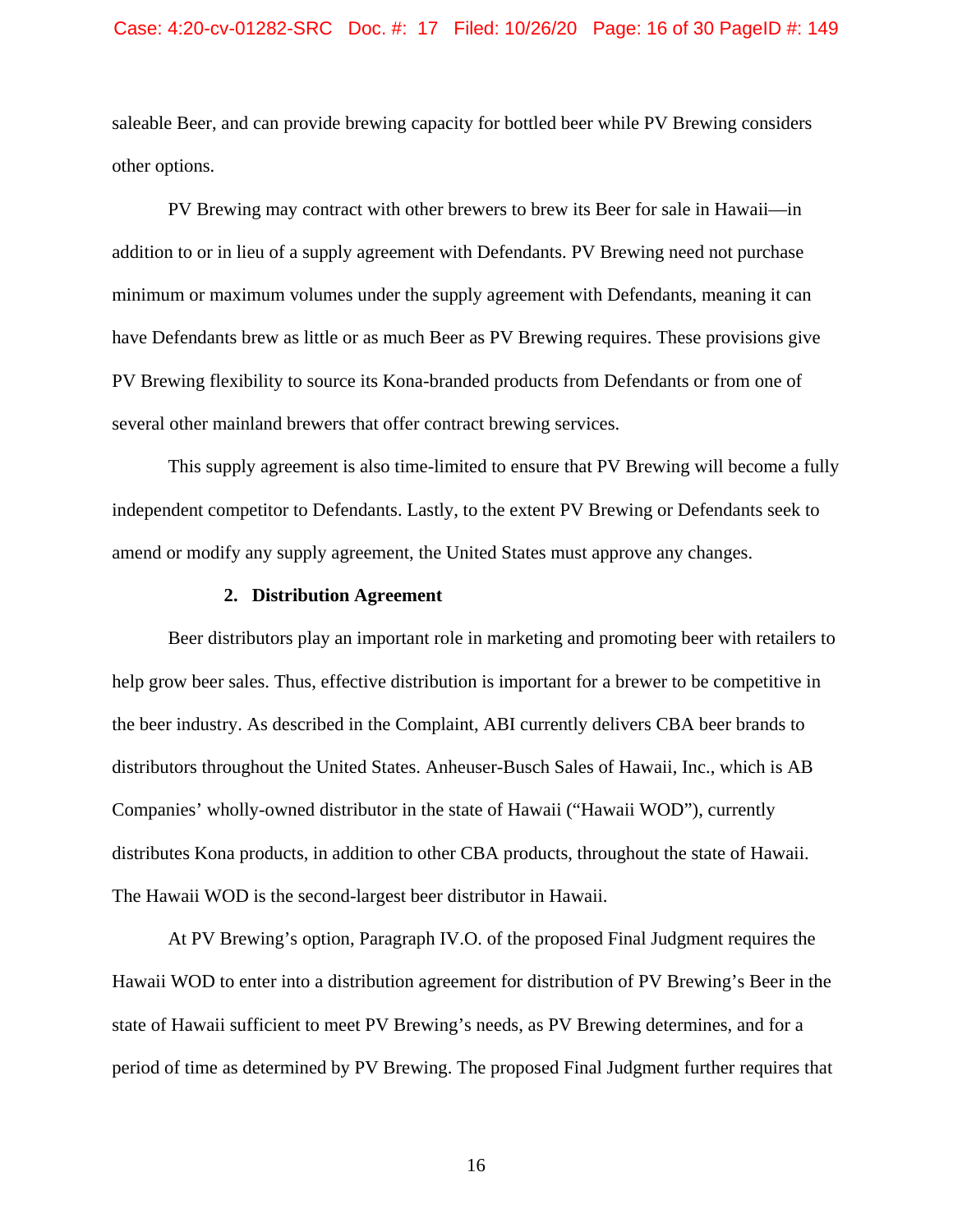#### Case: 4:20-cv-01282-SRC Doc. #: 17 Filed: 10/26/20 Page: 17 of 30 PageID #: 150

under such a distribution agreement, beginning one year after the agreement's effective date, PV Brewing shall have the right, upon 60 days' written notice to the Hawaii WOD, to terminate without cause the distribution agreement.

The proposed Final Judgment thus enables PV Brewing, at its option, to remain with the Hawaii WOD, which has been distributing Kona products throughout the state of Hawaii for some time. It also provides a mechanism by which PV Brewing can terminate the distribution agreement without cause and move to another distributor in Hawaii. With the no-causetermination provision, the Hawaii WOD will have the incentive to promote and sell Kona products in order to retain the profitable and popular Kona brands in its portfolio. If it fails to perform to PV Brewing's satisfaction, PV Brewing can move its popular Kona products to another distributor in Hawaii.

Lastly, as with the supply agreement, to the extent PV Brewing or Defendants seek to amend or modify any distribution agreement, the United States must approve any changes.

#### **3. Transition Services Agreement**

At PV Brewing's option, Paragraph IV.P. of the proposed Final Judgment requires Defendants to enter into a transition services agreement. Under such an agreement, Defendants will provide to PV Brewing transition services for finance and accounting services, human resources services, supply and procurement services, brewpub consulting, on-island merchandising, brewing engineering, and information technology services and support. Transition services as to brewing engineering are particularly important to PV Brewing to ensure that it can run the new brewery and produce saleable Beer—which is critical to PV Brewing competing effectively in Hawaii. Any transition services agreement may last for a period of up to 18 months. PV Brewing may terminate such a transition services agreement (or any portion),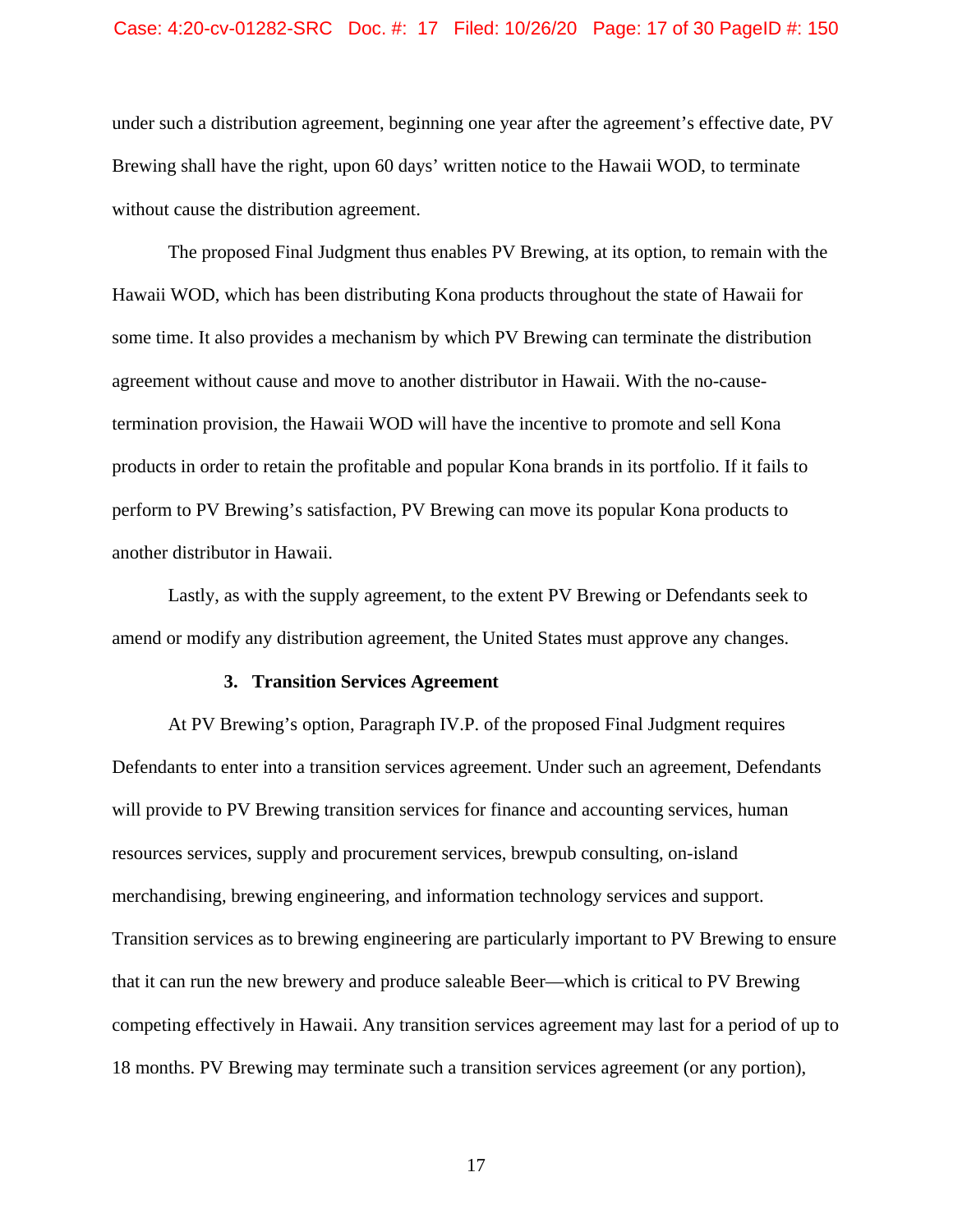without cost or penalty, at any time upon notice to Defendants. This paragraph further provides that employees of Defendants tasked with supporting any transition services agreement must not share any competitively sensitive information of PV Brewing with any other employees of Defendants. Any transition services agreement must be time-limited to incentivize PV Brewing to become a fully independent competitor of Defendants.

Lastly, as with the supply and distribution agreements, to the extent PV Brewing or Defendants seek to amend or modify any transition services agreement, the United States must approve any changes.

#### **C. Other Provisions**

In order to preserve competition and facilitate the success of PV Brewing, the proposed Final Judgment contains additional obligations for Defendants.

With the divestiture, PV Brewing will become the owner of Kona Hawaii, which employs personnel that currently operate Kona Hawaii's restaurant and brewery and brewpub, and will also operate the new brewery that is currently under construction. Paragraph IV.I. of the proposed Final Judgment requires Defendants to cooperate with and assist PV Brewing to identify and hire all full-time, part-time, or contract employees of Kona Hawaii, wherever located, whose job responsibilities relate in any way to the brewing, developing, packaging, importing, distributing, marketing, promoting, or selling of Kona products in the state of Hawaii.

In particular, the proposed Final Judgment requires that Defendants provide PV Brewing and the United States with organization charts and information relating to the employees and make employees available for interviews. It also provides that Defendants must not interfere with PV Brewing's retention of those employees. For employees who elect to continue employment with Kona Hawaii, Defendants must waive all non-compete and non-disclosure agreements, vest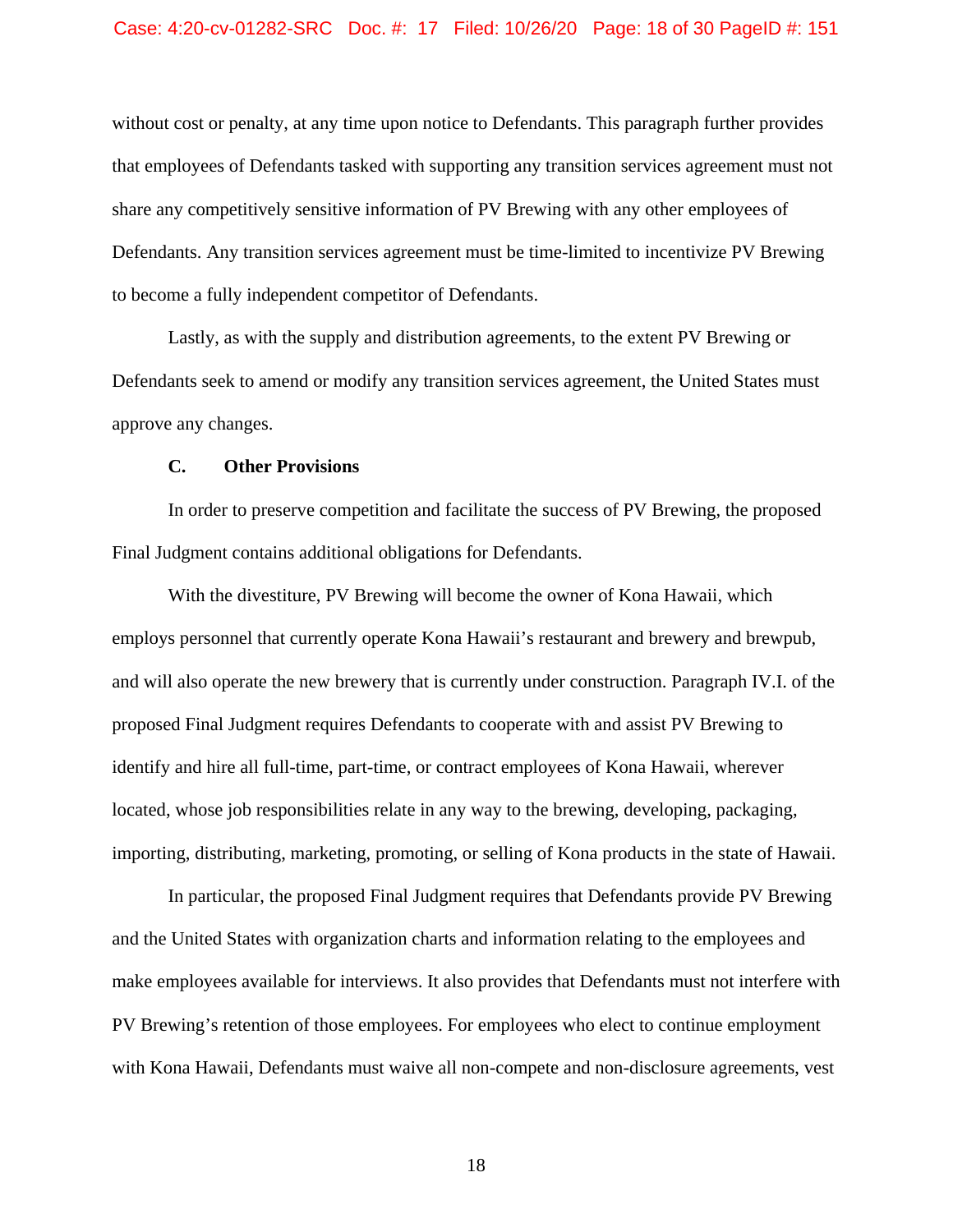#### Case: 4:20-cv-01282-SRC Doc. #: 17 Filed: 10/26/20 Page: 19 of 30 PageID #: 152

all unvested pension and other equity rights, and provide all benefits that the employees would generally have been provided if the employees had continued employment with Defendants. In addition, Paragraph IV.I.6. further provides that the Defendants may not solicit to rehire any employee of Kona Hawaii who was hired by PV Brewing within six months of the divestiture, unless that individual is terminated or laid off by PV Brewing or PV Brewing agrees in writing that the Defendants may solicit to rehire that individual. The non-solicitation period runs for 12 months from the date of the divestiture. These provisions will help ensure that PV Brewing will be able to retain qualified employees for Kona Hawaii.

Section XI of the proposed Final Judgment requires Defendants to notify the United States in advance of executing certain transactions that would not otherwise be reportable under the Hart-Scott-Rodino Antitrust Improvements Act of 1976, as amended, 15 U.S.C. § 18a ("HSR Act"). The transactions covered by these provisions include the acquisition or license of any interest in non-ABI Beer brewing or distribution assets or brands, excluding acquisitions of: (1) a Beer brewery or brand located outside of the state of Hawaii that does not generate at least \$3.75 million in annual gross revenue from Beer sold for resale in the state of Hawaii; (2) distribution licenses for non-ABI Beer brands that do not generate at least \$1 million in annual gross revenue in the state of Hawaii; and (3) Beer distributors that do not generate at least \$1 million in annual gross revenue in the state of Hawaii. This provision significantly broadens Defendants' pre-merger reporting requirements because the \$1 million and \$3.75 million threshold amounts are significantly lower than the HSR Act's "size of the transaction" reporting threshold. Section XI will provide the United States with advance notice of, and an opportunity to evaluate, Defendants' acquisition of both Beer distributors and Beer brewers in the state of Hawaii.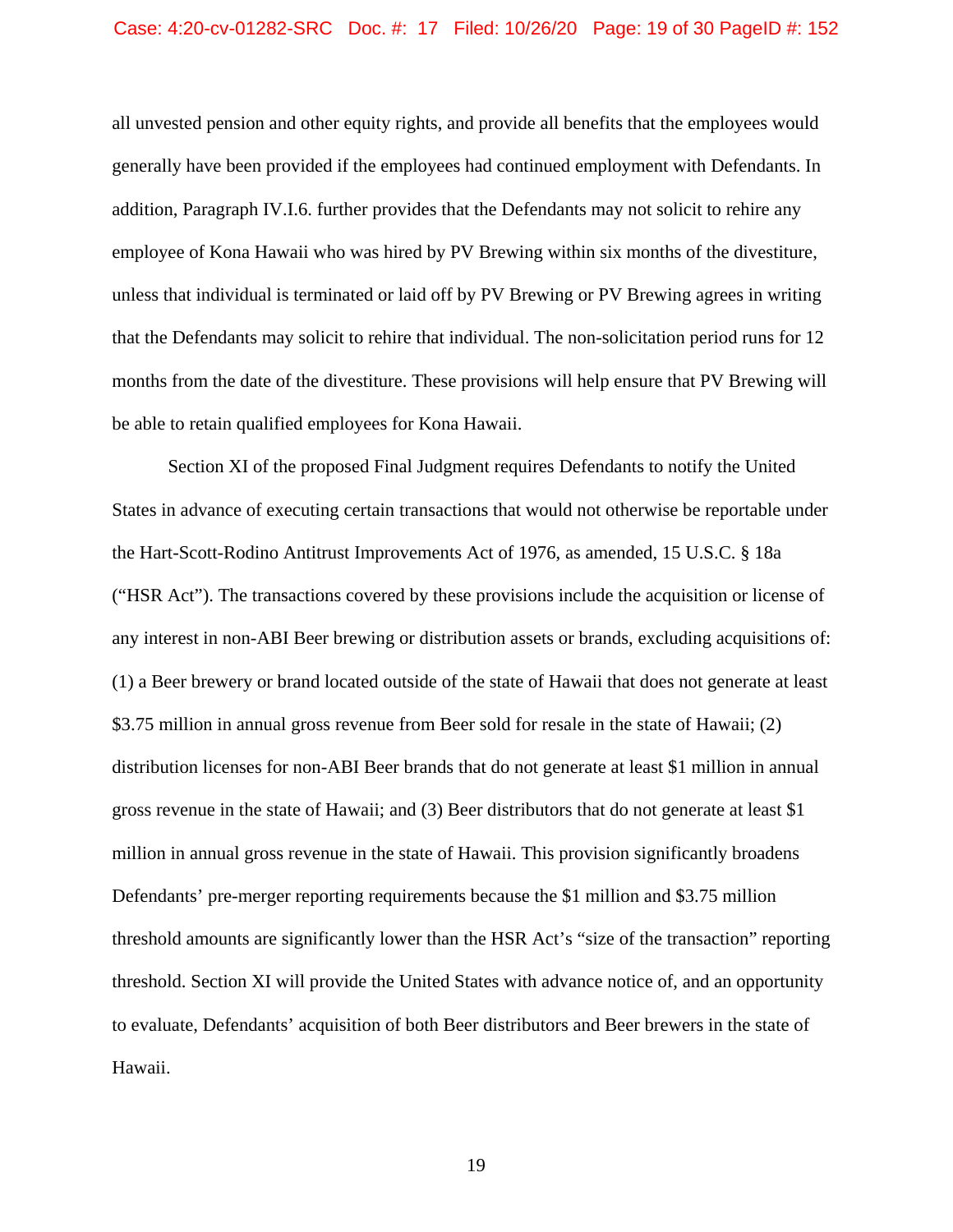closing even if the purchase price is below the HSR Act's thresholds.<sup>3</sup> Notification of distributor acquisitions in Hawaii allows the United States to evaluate changes to the Hawaii beer market, including potential implications for PV Brewing's distribution agreement with Defendants. Similarly, notification of brewer acquisitions in Hawaii allows the United States to evaluate any acquisition by ABI of, among other things, craft breweries. ABI has acquired multiple craft breweries over the past several years; some of these acquisitions were not reportable under the HSR Act. Acquisitions of this nature, individually or collectively, have the potential to substantially lessen competition, and the proposed Final Judgment gives the United States an opportunity to evaluate such transactions in advance of their

Paragraph XI.B. of the proposed Final Judgment requires Defendants to provide such notification to the Antitrust Division of the United States Department of Justice ("Antitrust Division") in the same format as, and in accordance with the instructions relating to, the Notification and Report Form set forth in the Appendix to Part 803 of Title 16 of the Code of Federal Regulations, as amended. Pursuant to Paragraph XI.C. of the proposed Final Judgment, Defendants must provide such notification at least 30 calendar days prior to acquiring any such interest. If, within the 30-day period after notification, the Antitrust Division makes a written request for additional information, Defendants shall be precluded from consummating the proposed transaction or agreement until 30 calendar days after submitting all requested additional information. Early termination of these waiting periods may be requested and, where

 $3$  The Division notes that similar notification obligations apply to ABI by virtue of the Modified Final Judgment in *United States v. Anheuser-Busch InBev SA/NV*, No. 1:16-cv-01483- EGS (D.D.C. 2016), which involved ABI's prior transaction with brewer SABMiller. Under the ABI-SABMiller consent decree, ABI must provide notice of certain distributor and brewer transactions in the United States. The monetary thresholds are higher in the ABI-SABMiller consent decree than in the instant proposed Final Judgment, and the ABI-SABMiller consent decree is set to expire in 2026.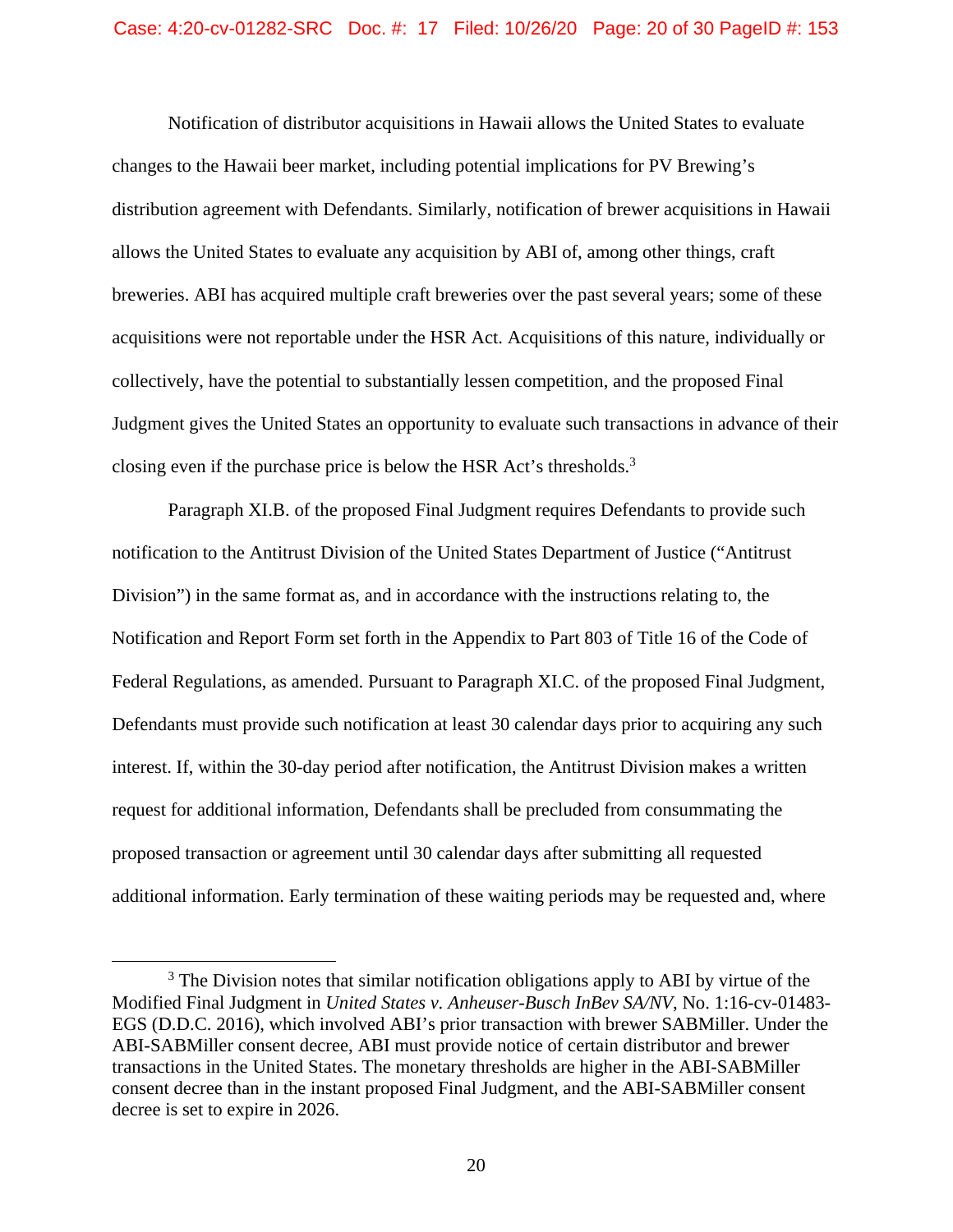appropriate, granted in the same manner as is applicable under the requirements and provisions of the HSR Act and rules promulgated thereunder.

Section XII of the proposed Final Judgment prevents Defendants from reacquiring any part of or interest in the Divestiture Assets during the term of the Final Judgment. Thus, ABI may not seek to reacquire the Kona brand in the state of Hawaii.

Additionally, the proposed Final Judgment also contains provisions designed to promote compliance and make enforcement of the Final Judgment as effective as possible. Paragraph XIV.A. provides that the United States retains and reserves all rights to enforce the Final Judgment, including the right to seek an order of contempt from the Court. Under the terms of this paragraph, Defendants have agreed that in any civil contempt action, any motion to show cause, or any similar action brought by the United States regarding an alleged violation of the Final Judgment, the United States may establish the violation and the appropriateness of any remedy by a preponderance of the evidence and that Defendants have waived any argument that a different standard of proof should apply. This provision aligns the standard for compliance with the Final Judgment with the standard of proof that applies to the underlying offense that the Final Judgment addresses.

Paragraph XIV.B. provides additional clarification regarding the interpretation of the provisions of the proposed Final Judgment. The proposed Final Judgment was drafted to restore competition the United States alleged would otherwise be harmed by the transaction. Defendants agree that they will abide by the proposed Final Judgment, and that they may be held in contempt of this Court for failing to comply with any provision of the proposed Final Judgment that is stated specifically and in reasonable detail, as interpreted in light of this procompetitive purpose.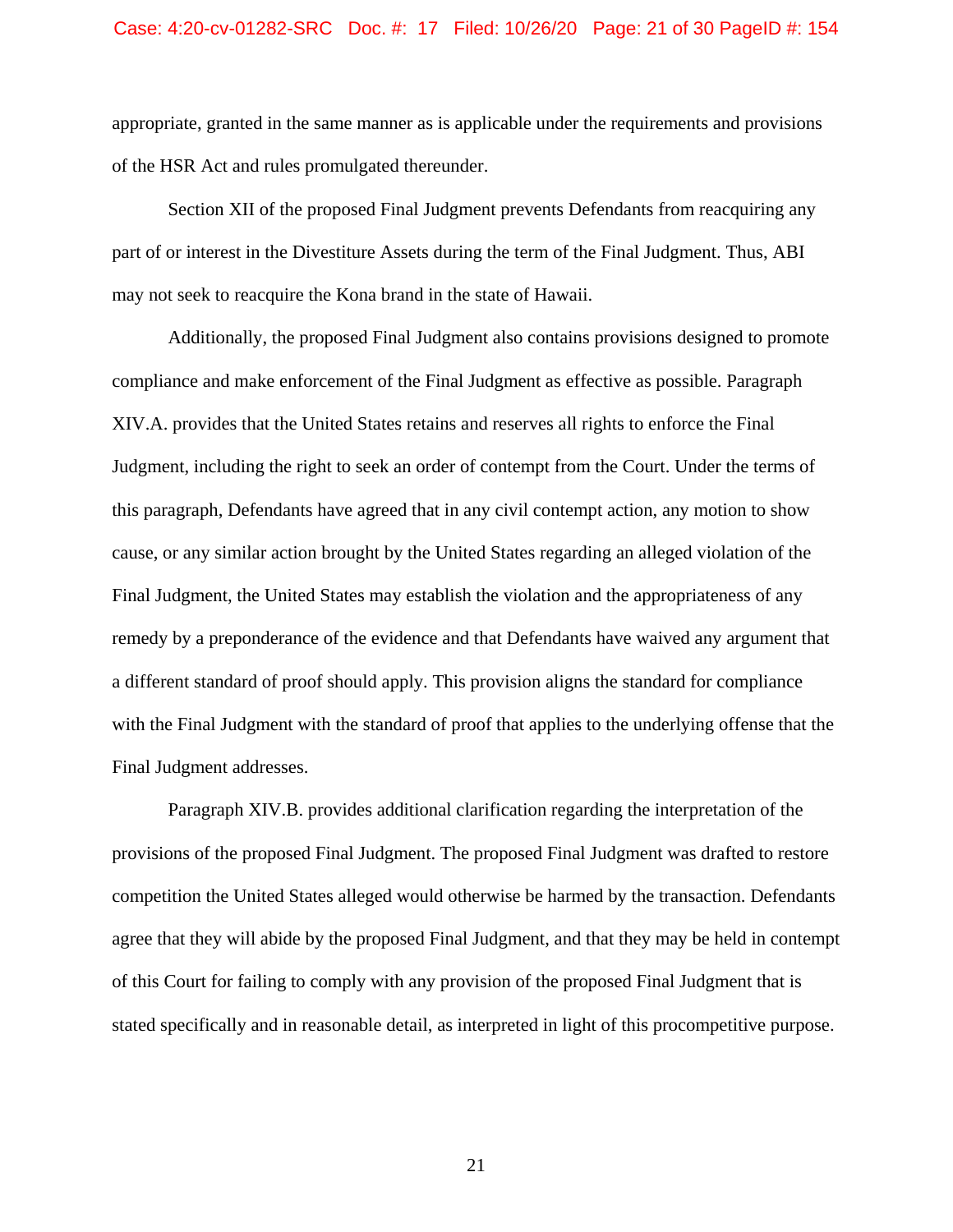Paragraph XIV.C. of the proposed Final Judgment provides that if the Court finds in an enforcement proceeding that Defendants have violated the Final Judgment, the United States may apply to the Court for a one-time extension of the Final Judgment, together with such other relief as may be appropriate. In addition, to compensate American taxpayers for any costs associated with investigating and enforcing violations of the Final Judgment, Paragraph XIV.C. provides that in any successful effort by the United States to enforce the Final Judgment against a Defendant, whether litigated or resolved before litigation, that Defendants will reimburse the United States for attorneys' fees, experts' fees, and other costs incurred in connection with any effort to enforce the Final Judgment, including the investigation of the potential violation.

Paragraph XIV.D. states that the United States may file an action against a Defendant for violating the Final Judgment for up to four years after the Final Judgment has expired or been terminated. This provision is meant to address circumstances such as when evidence that a violation of the Final Judgment occurred during the term of the Final Judgment is not discovered until after the Final Judgment has expired or been terminated or when there is not sufficient time for the United States to complete an investigation of an alleged violation until after the Final Judgment has expired or been terminated. This provision, therefore, makes clear that, for four years after the Final Judgment has expired or been terminated, the United States may still challenge a violation that occurred during the term of the Final Judgment.

Finally, Section XV of the proposed Final Judgment provides that the Final Judgment will expire ten years from the date of its entry, except that after five years from the date of its entry, the Final Judgment may be terminated upon notice by the United States to the Court and Defendants that the divestiture has been completed and that the continuation of the Final Judgment is no longer necessary or in the public interest.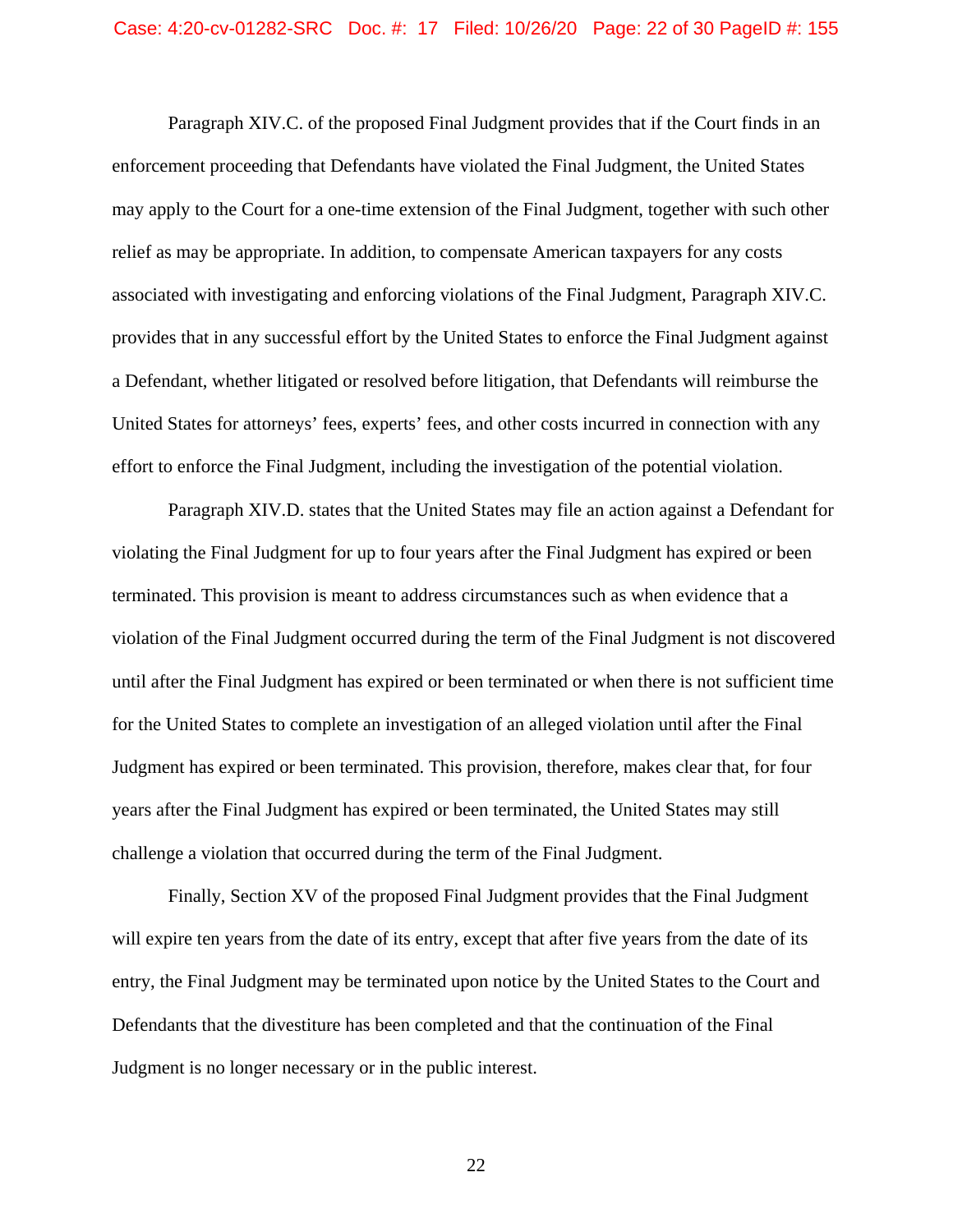## **IV. REMEDIES AVAILABLE TO POTENTIAL PRIVATE LITIGANTS**

Section 4 of the Clayton Act, 15 U.S.C. § 15, provides that any person who has been injured as a result of conduct prohibited by the antitrust laws may bring suit in federal court to recover three times the damages the person has suffered, as well as costs and reasonable attorneys' fees. Entry of the proposed Final Judgment neither impairs nor assists the bringing of any private antitrust damage action. Under the provisions of Section 5(a) of the Clayton Act, 15 U.S.C. § 16(a), the proposed Final Judgment has no prima facie effect in any subsequent private lawsuit that may be brought against Defendants.

## **V. PROCEDURES AVAILABLE FOR MODIFICATION OF THE PROPOSED FINAL JUDGMENT**

The United States and Defendants have stipulated that the proposed Final Judgment may be entered by the Court after compliance with the provisions of the APPA, provided that the United States has not withdrawn its consent. The APPA conditions entry upon the Court's determination that the proposed Final Judgment is in the public interest.

The APPA provides a period of at least 60 days preceding the effective date of the proposed Final Judgment within which any person may submit to the United States written comments regarding the proposed Final Judgment. Any person who wishes to comment should do so within 60 days of the date of publication of this Competitive Impact Statement in the Federal Register, or the last date of publication in a newspaper of the summary of this Competitive Impact Statement, whichever is later. All comments received during this period will be considered by the U.S. Department of Justice, which remains free to withdraw its consent to the proposed Final Judgment at any time before the Court's entry of the Final Judgment. The comments and the response of the United States will be filed with the Court. In addition,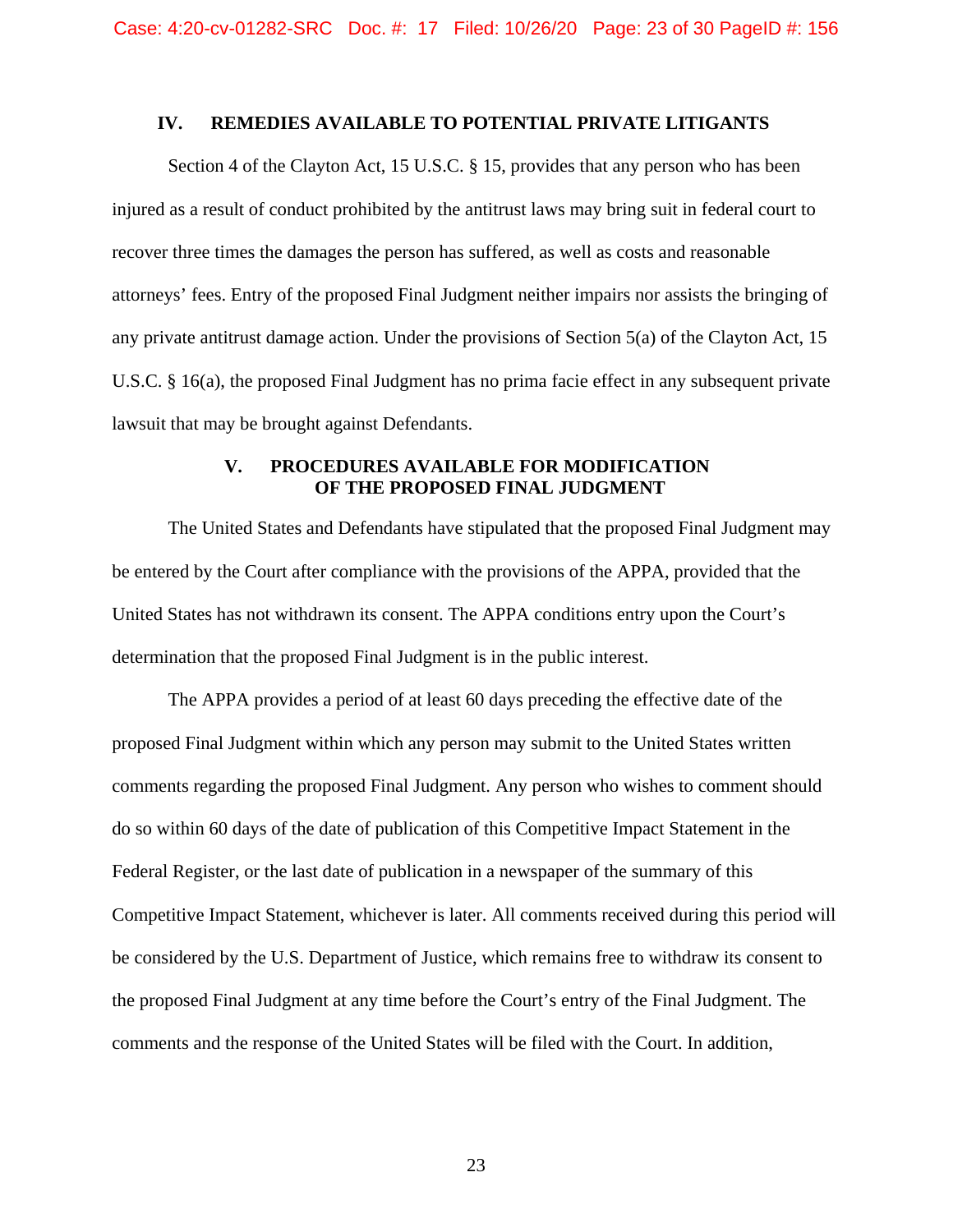### Case: 4:20-cv-01282-SRC Doc. #: 17 Filed: 10/26/20 Page: 24 of 30 PageID #: 157

comments will be posted on the U.S. Department of Justice, Antitrust Division's internet website and, under certain circumstances, published in the Federal Register.

Written comments should be submitted to:

 Robert A. Lepore, Chief, Transportation, Energy, and Agriculture Section Antitrust Division U.S. Department of Justice 450 Fifth Street, NW, Suite 8000 Washington, DC 20530

The proposed Final Judgment provides that the Court retains jurisdiction over this action, and the parties may apply to the Court for any order necessary or appropriate for the modification, interpretation, or enforcement of the Final Judgment.

## **VI. ALTERNATIVES TO THE PROPOSED FINAL JUDGMENT**

As an alternative to the proposed Final Judgment, the United States considered a full trial on the merits against Defendants. The United States could have continued the litigation and sought preliminary and permanent injunctions against AB Companies' acquisition of all of CBA's remaining shares. The United States is satisfied, however, that the divestiture of assets described in the proposed Final Judgment will remedy the anticompetitive effects alleged in the Complaint, preserving competition for beer in the state of Hawaii. Thus, the proposed Final Judgment achieves all or substantially all of the relief the United States would have obtained through litigation, but avoids the time, expense, and uncertainty of a full trial on the merits of the Complaint.

# **VII. STANDARD OF REVIEW UNDER THE APPA FOR THE PROPOSED FINAL JUDGMENT**

The Clayton Act, as amended by the APPA, requires that proposed consent judgments in antitrust cases brought by the United States be subject to a 60-day comment period, after which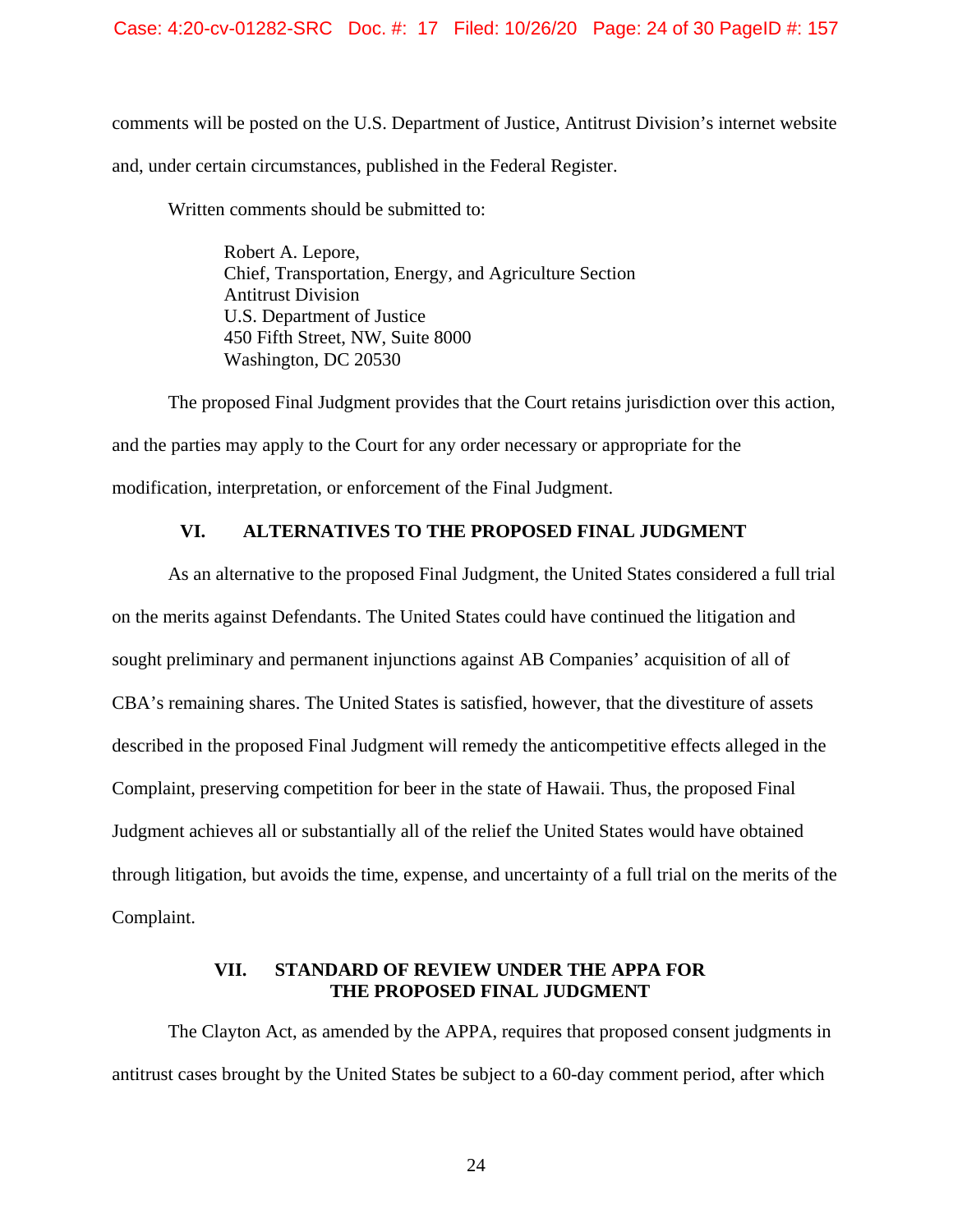the Court shall determine whether entry of the proposed Final Judgment "is in the public interest." 15 U.S.C. § 16(e)(1). In making that determination, the Court, in accordance with the statute as amended in 2004, is required to consider:

 whether the consent judgment is in the public interest; and (A) the competitive impact of such judgment, including termination of alleged violations, provisions for enforcement and modification, duration of relief sought, anticipated effects of alternative remedies actually considered, whether its terms are ambiguous, and any other competitive considerations bearing upon the adequacy of such judgment that the court deems necessary to a determination of

 (B) the impact of entry of such judgment upon competition in the relevant market or markets, upon the public generally and individuals alleging specific injury from the violations set forth in the complaint including consideration of the public benefit, if any, to be derived from a determination of the issues at trial.

15 U.S.C. § 16(e)(1)(A) & (B). In considering these statutory factors, the Court's inquiry is necessarily a limited one as the government is entitled to "broad discretion to settle with the defendant within the reaches of the public interest." *United States v. Microsoft Corp.*, 56 F.3d 1448, 1461 (D.C. Cir. 1995); *United States v. Associated Milk Producers, Inc.*, 534 F.2d 113, 117 (8th Cir. 1976) ("It is axiomatic that the Attorney General must retain considerable discretion in controlling government litigation and in determining what is in the public interest."); *United States v. U.S. Airways Grp., Inc.*, 38 F. Supp. 3d 69, 75 (D.D.C. 2014) (explaining that the "court's inquiry is limited" in Tunney Act settlements); *United States v. InBev N.V./S.A.*, No. 08-1965 (JR), 2009 U.S. Dist. LEXIS 84787, at \*3 (D.D.C. Aug. 11, 2009) (noting that a court's review of a consent judgment is limited and only inquires "into whether the government's determination that the proposed remedies will cure the antitrust violations alleged in the complaint was reasonable, and whether the mechanism to enforce the final judgment are clear and manageable").

Under the APPA, a court considers, among other things, the relationship between the remedy secured and the specific allegations in the government's complaint, whether the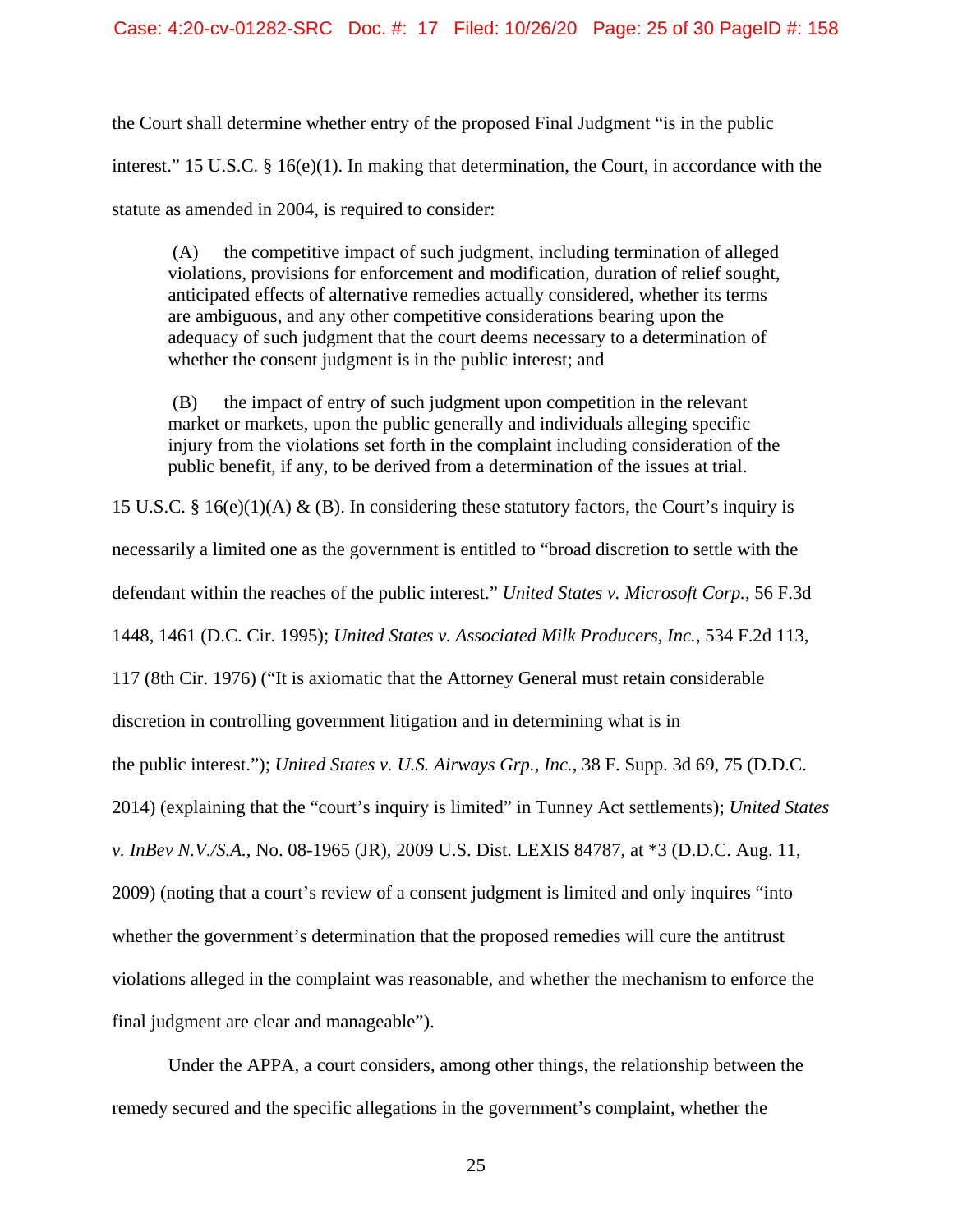proposed Final Judgment is sufficiently clear, whether its enforcement mechanisms are sufficient, and whether it may positively harm third parties. *See Microsoft*, 56 F.3d at 1458–62. With respect to the adequacy of the relief secured by the proposed Final Judgment, a court may not "'make de novo determination of facts and issues.'" *United States v. W. Elec. Co.*, 993 F.2d 1572, 1577 (D.C. Cir. 1993) (quoting *United States v. Mid-Am. Dairymen, Inc*., No. 73 CV 681- W-1, 1977 WL 4352, at \*9 (W.D. Mo. May 17, 1977)); *see also Microsoft*, 56 F.3d at 1460–62; *United States v. Alcoa, Inc.*, 152 F. Supp. 2d 37, 40 (D.D.C. 2001); *United States v. Enova Corp.*, 107 F. Supp. 2d 10, 16 (D.D.C. 2000); *InBev*, 2009 U.S. Dist. LEXIS 84787, at \*3. Instead, "[t]he balancing of competing social and political interests affected by a proposed antitrust consent decree must be left, in the first instance, to the discretion of the Attorney General." *W. Elec. Co.*, 993 F.2d at 1577 (quotation marks omitted).

"The court should bear in mind the *flexibility* of the public interest inquiry: the court's function is not to determine whether the resulting array of rights and liabilities is one that will *best* serve society, but only to confirm that the resulting settlement is within the *reaches* of the public interest." *Microsoft*, 56 F.3d at 1460 (quotation marks omitted); *see also United States v. Deutsche Telekom AG*, No. 19-2232 (TJK), 2020 WL 1873555, at \*7 (D.D.C. Apr. 14, 2020). More demanding requirements would "have enormous practical consequences for the government's ability to negotiate future settlements," contrary to congressional intent. *Id.* at 1456. "The Tunney Act was not intended to create a disincentive to the use of the consent decree." *Id.*; *see also United States v. Mid-Am. Dairymen, Inc*., No. 73 CV 681-W-1, 1977 WL 4352, at \*9 (W.D. Mo. May 17, 1977) ("It was the intention of Congress in enacting [the] APPA to preserve consent decrees as a viable enforcement option in antitrust cases.").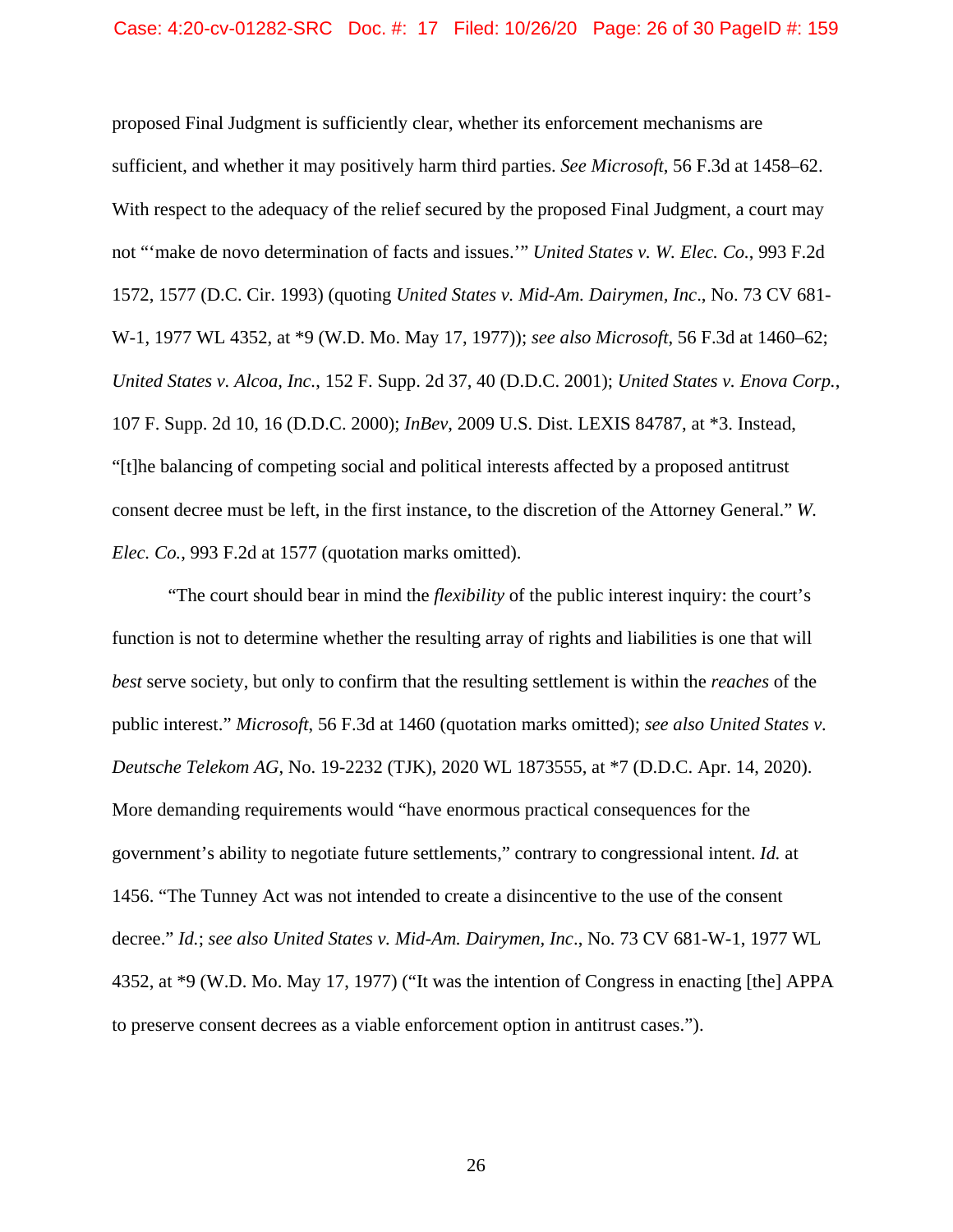The United States' predictions about the efficacy of the remedy are to be afforded deference by the Court. *See, e.g.*, *Microsoft*, 56 F.3d at 1461 (recognizing courts should give "due respect to the Justice Department's . . . view of the nature of its case"); *United States v. Iron Mountain, Inc.*, 217 F. Supp. 3d 146, 152–53 (D.D.C. 2016) ("In evaluating objections to settlement agreements under the Tunney Act, a court must be mindful that [t]he government need not prove that the settlements will perfectly remedy the alleged antitrust harms[;] it need only provide a factual basis for concluding that the settlements are reasonably adequate remedies for the alleged harms.") (internal citations omitted); *United States v. Republic Servs., Inc.*, 723 F. Supp. 2d 157, 160 (D.D.C. 2010) (noting "the deferential review to which the government's proposed remedy is accorded"); *United States v. Archer-Daniels-Midland Co.*, 272 F. Supp. 2d 1, 6 (D.D.C. 2003) ("A district court must accord due respect to the government's prediction as to the effect of proposed remedies, its perception of the market structure, and its view of the nature of the case"); *see also Mid-Am. Dairymen*, 1977 WL 4352, at \*9 ("The APPA codifies the case law which established that the Department of Justice has a range of discretion in deciding the terms upon which an antitrust case will be settled"). The ultimate question is whether "the remedies [obtained by the Final Judgment are] so inconsonant with the allegations charged as to fall outside of the 'reaches of the public interest.'" *Microsoft*, 56 F.3d at 1461 (*quoting W. Elec. Co*., 900 F.2d at 309).

Moreover, the Court's role under the APPA is limited to reviewing the remedy in relationship to the violations that the United States has alleged in its complaint, and does not authorize the Court to "construct [its] own hypothetical case and then evaluate the decree against that case." *Microsoft*, 56 F.3d at 1459; *see also U.S. Airways*, 38 F. Supp. 3d at 75 (noting that the court must simply determine whether there is a factual foundation for the government's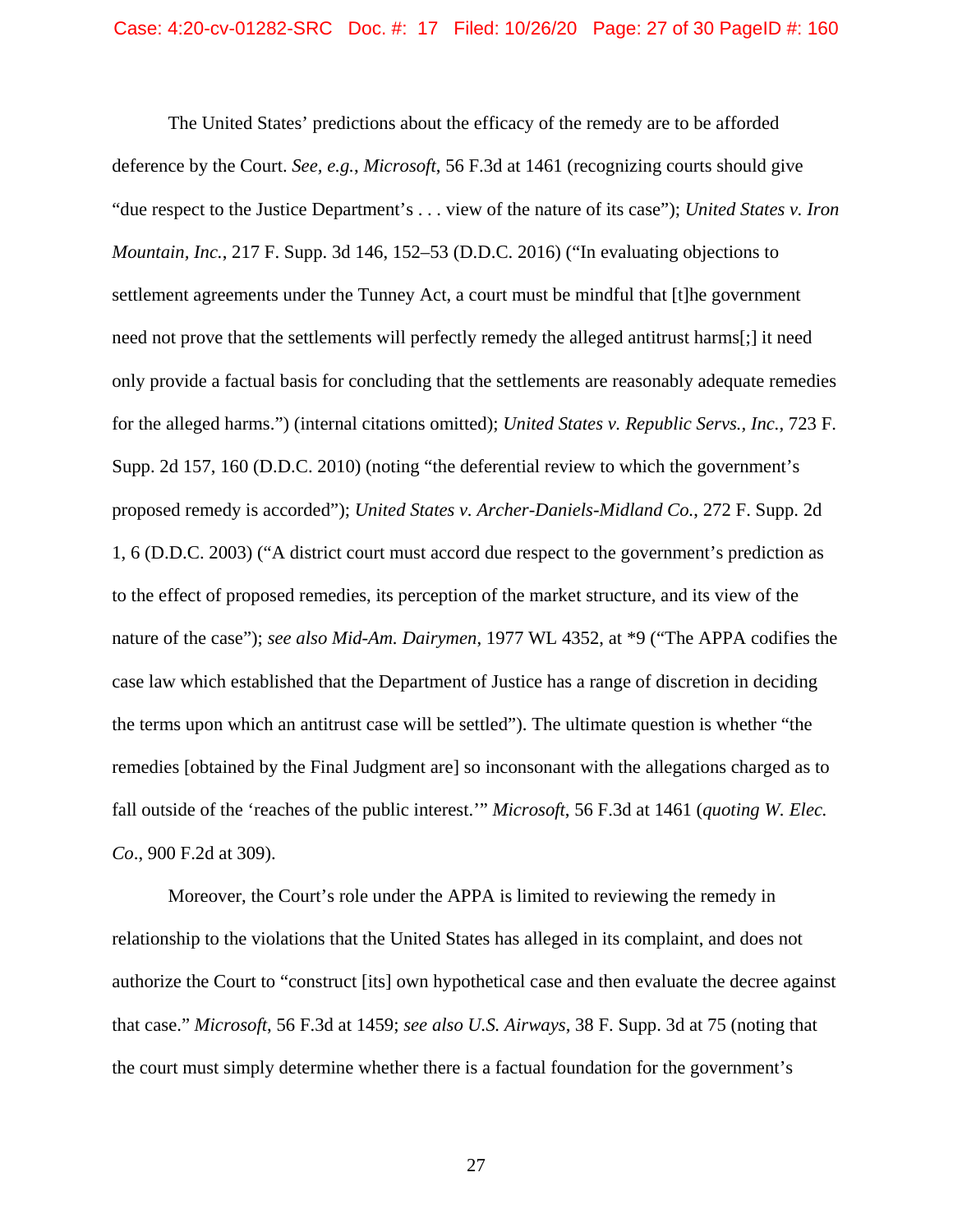pursue. *Microsoft*, 56 F.3d at 1459–60*.* decisions such that its conclusions regarding the proposed settlements are reasonable); *InBev*, 2009 U.S. Dist. LEXIS 84787, at \*20 ("[T]he 'public interest' is not to be measured by comparing the violations alleged in the complaint against those the court believes could have, or even should have, been alleged"). Because the "court's authority to review the decree depends entirely on the government's exercising its prosecutorial discretion by bringing a case in the first place," it follows that "the court is only authorized to review the decree itself," and not to "effectively redraft the complaint" to inquire into other matters that the United States did not

In its 2004 amendments to the APPA, Congress made clear its intent to preserve the practical benefits of using consent judgments proposed by the United States in antitrust enforcement, Pub. L. 108-237 § 221, and added the unambiguous instruction that "[n]othing in this section shall be construed to require the court to conduct an evidentiary hearing or to require the court to permit anyone to intervene." 15 U.S.C. § 16(e)(2); *see also U.S. Airways*, 38 F. Supp. 3d at 76 (indicating that a court is not required to hold an evidentiary hearing or to permit intervenors as part of its review under the Tunney Act). This language explicitly wrote into the statute what Congress intended when it first enacted the Tunney Act in 1974. As Senator Tunney explained: "[t]he court is nowhere compelled to go to trial or to engage in extended proceedings which might have the effect of vitiating the benefits of prompt and less costly settlement through the consent decree process." 119 Cong. Rec. 24,598 (1973) (statement of Sen. Tunney). "A court can make its public interest determination based on the competitive impact statement and response to public comments alone." *U.S. Airways*, 38 F. Supp. 3d at 76 (citing *Enova Corp.*, 107 F. Supp. 2d at 17).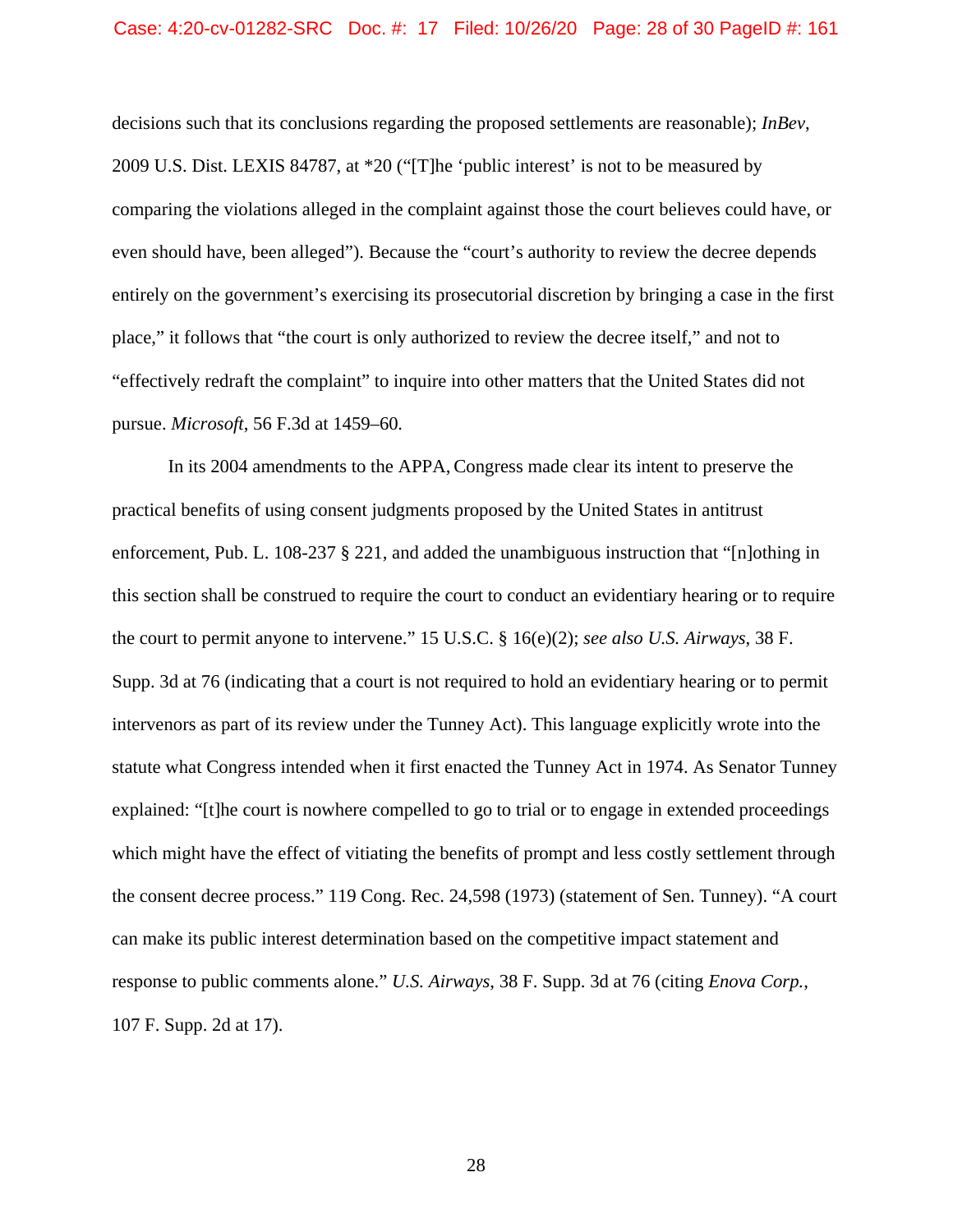Case: 4:20-cv-01282-SRC Doc. #: 17 Filed: 10/26/20 Page: 29 of 30 PageID #: 162

# **VIII. DETERMINATIVE DOCUMENTS**

There are no determinative materials or documents within the meaning of the APPA that

were considered by the United States in formulating the proposed Final Judgment.

Dated: October 26, 2020 Respectfully submitted,

FOR PLAINTIFF UNITED STATES OF AMERICA

 ` */s/* 

JILL C. MAGUIRE (DC#979595) U.S. Department of Justice Antitrust Division Assistant Chief Healthcare & Consumer Products Section 450 Fifth Street, NW, Suite 4100 Washington, DC 20530 Tel: (202) 598-8805 Fax: (202) 307-5802 Email: jill.maguire@usdoj.gov